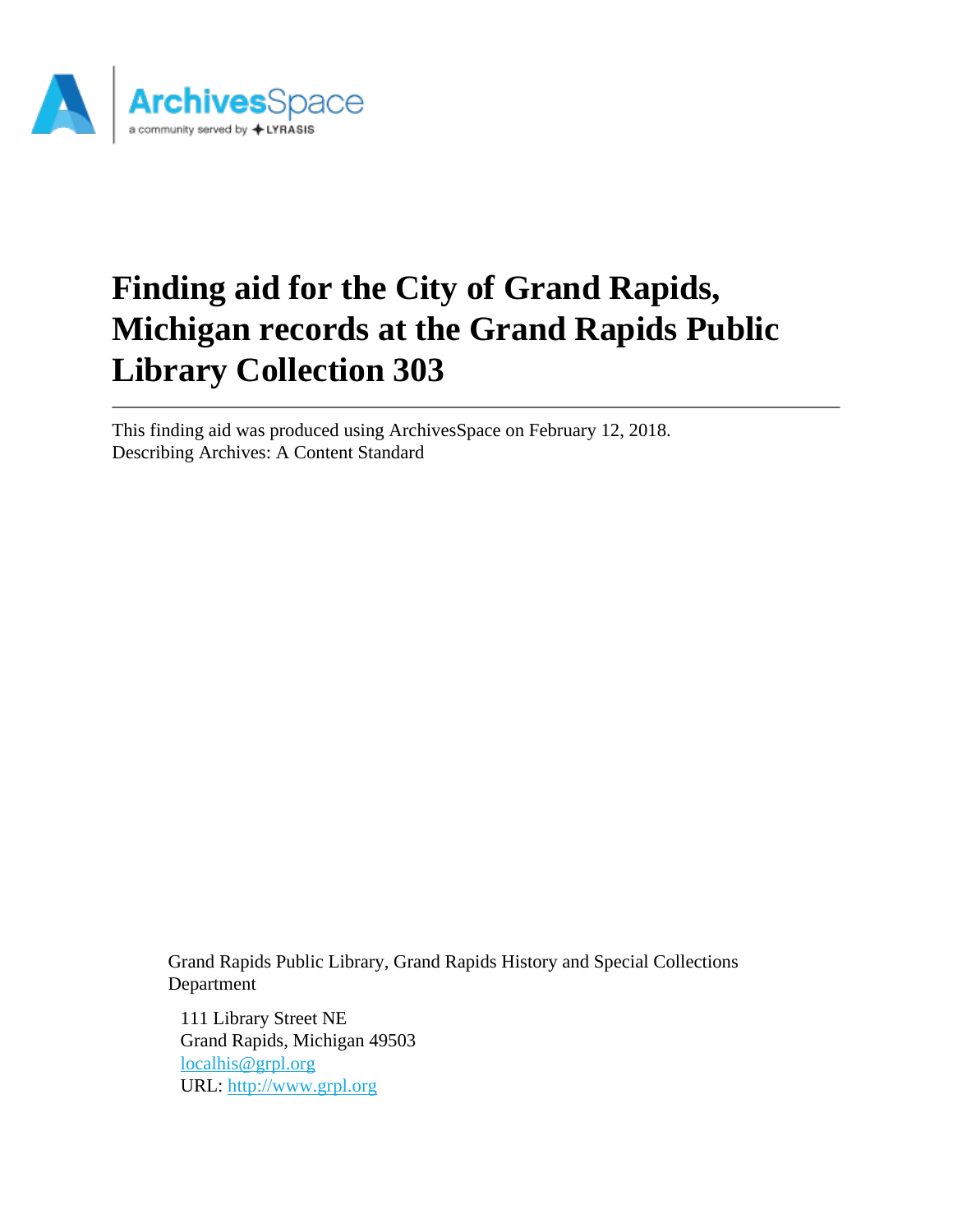## <span id="page-1-0"></span>**Table of Contents**

| The People of the State of Michigan vs. Lant K. Salsbury (City Attorney, Grand Rapids) 1901. RE: |  |
|--------------------------------------------------------------------------------------------------|--|
|                                                                                                  |  |
|                                                                                                  |  |
|                                                                                                  |  |
|                                                                                                  |  |
|                                                                                                  |  |
|                                                                                                  |  |
| Manual of the City Commission, and of the Municipal Government of the City of Grand Rapids.  11  |  |
|                                                                                                  |  |
|                                                                                                  |  |
|                                                                                                  |  |
| 12                                                                                               |  |
|                                                                                                  |  |
|                                                                                                  |  |
|                                                                                                  |  |
|                                                                                                  |  |
|                                                                                                  |  |
|                                                                                                  |  |
|                                                                                                  |  |
|                                                                                                  |  |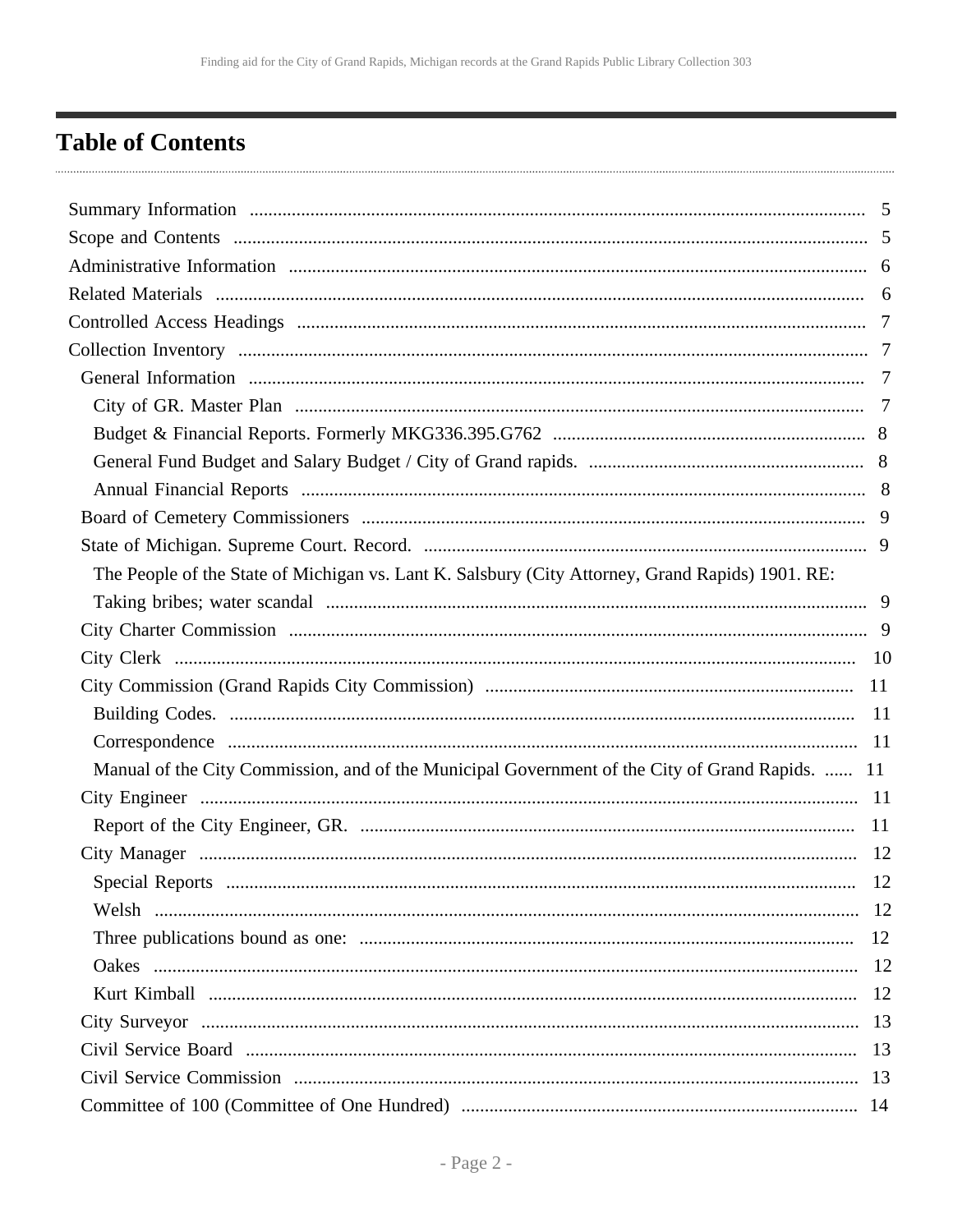| State of Michigan. City of Grand Rapids. [Certificates of Achievement, Fire Department] Jan.<br>GR Fire Department Day Books, for former station near Michigan & Blodgett [2002.101A]  16<br>20<br>20<br>21 |    |
|-------------------------------------------------------------------------------------------------------------------------------------------------------------------------------------------------------------|----|
|                                                                                                                                                                                                             |    |
|                                                                                                                                                                                                             |    |
|                                                                                                                                                                                                             |    |
|                                                                                                                                                                                                             |    |
|                                                                                                                                                                                                             |    |
|                                                                                                                                                                                                             |    |
|                                                                                                                                                                                                             |    |
|                                                                                                                                                                                                             |    |
|                                                                                                                                                                                                             |    |
|                                                                                                                                                                                                             |    |
|                                                                                                                                                                                                             |    |
|                                                                                                                                                                                                             |    |
|                                                                                                                                                                                                             |    |
|                                                                                                                                                                                                             |    |
|                                                                                                                                                                                                             |    |
|                                                                                                                                                                                                             |    |
|                                                                                                                                                                                                             |    |
|                                                                                                                                                                                                             |    |
|                                                                                                                                                                                                             |    |
|                                                                                                                                                                                                             |    |
|                                                                                                                                                                                                             |    |
|                                                                                                                                                                                                             |    |
|                                                                                                                                                                                                             |    |
|                                                                                                                                                                                                             |    |
|                                                                                                                                                                                                             |    |
|                                                                                                                                                                                                             |    |
|                                                                                                                                                                                                             |    |
|                                                                                                                                                                                                             |    |
|                                                                                                                                                                                                             |    |
|                                                                                                                                                                                                             |    |
|                                                                                                                                                                                                             |    |
|                                                                                                                                                                                                             |    |
|                                                                                                                                                                                                             | 22 |
|                                                                                                                                                                                                             |    |
|                                                                                                                                                                                                             |    |
|                                                                                                                                                                                                             |    |
|                                                                                                                                                                                                             |    |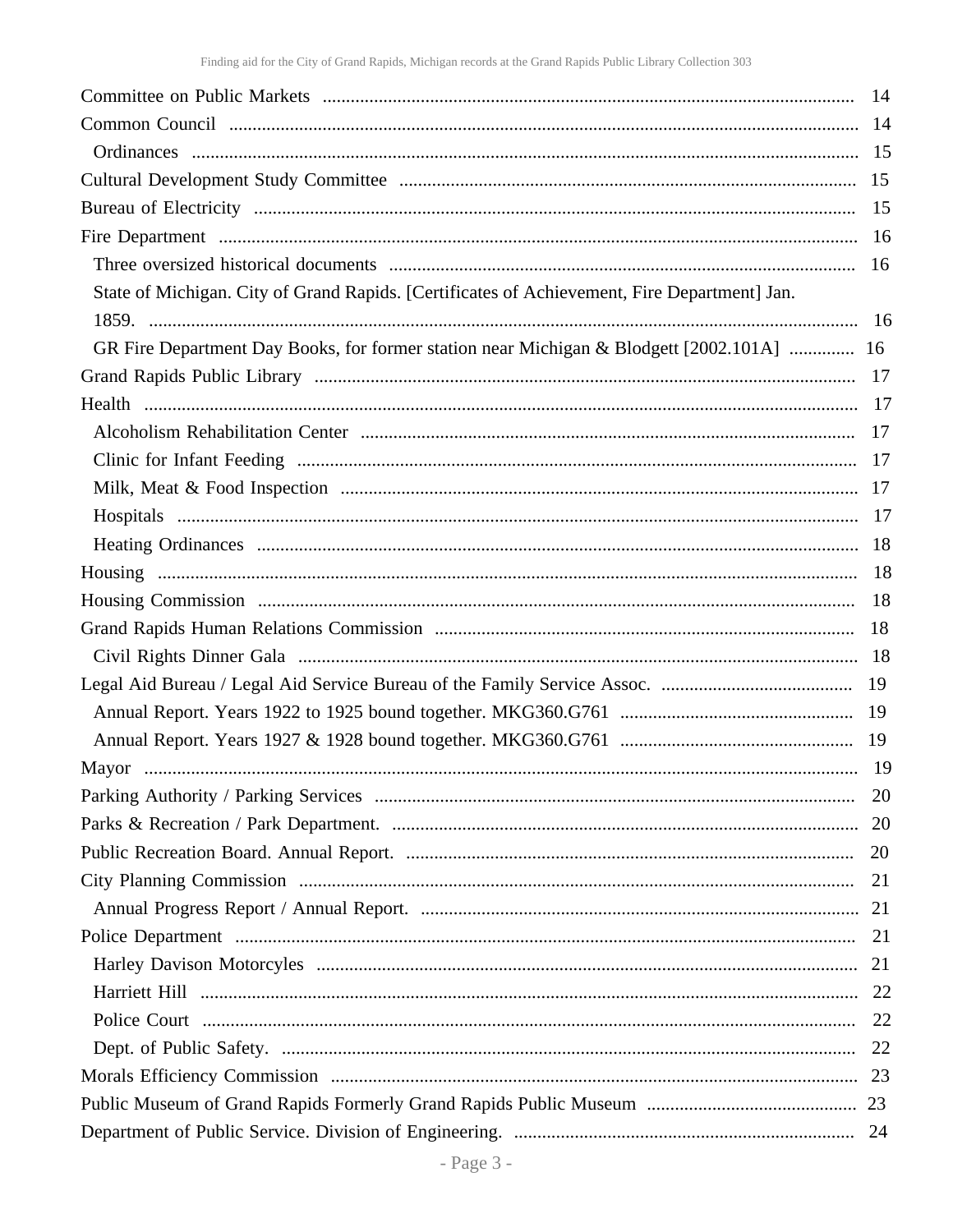| Annual Report of the Board of Poor Commissioners to the Common Council of the City of Grand    |    |
|------------------------------------------------------------------------------------------------|----|
|                                                                                                |    |
|                                                                                                |    |
|                                                                                                |    |
|                                                                                                |    |
|                                                                                                |    |
|                                                                                                |    |
| Grand Rapids Water Works, Water Rates and Rules and Regulations adopted by the Board of Public |    |
|                                                                                                |    |
|                                                                                                |    |
|                                                                                                |    |
|                                                                                                |    |
|                                                                                                |    |
|                                                                                                |    |
|                                                                                                |    |
|                                                                                                |    |
|                                                                                                |    |
|                                                                                                |    |
|                                                                                                |    |
|                                                                                                |    |
|                                                                                                |    |
|                                                                                                |    |
|                                                                                                |    |
|                                                                                                |    |
|                                                                                                |    |
|                                                                                                |    |
|                                                                                                |    |
|                                                                                                |    |
|                                                                                                |    |
|                                                                                                |    |
|                                                                                                | 34 |
| Sub-Committee on Intergovernmental Fiscal Relations. Citizen's Tax Study Committee.  34        |    |
|                                                                                                |    |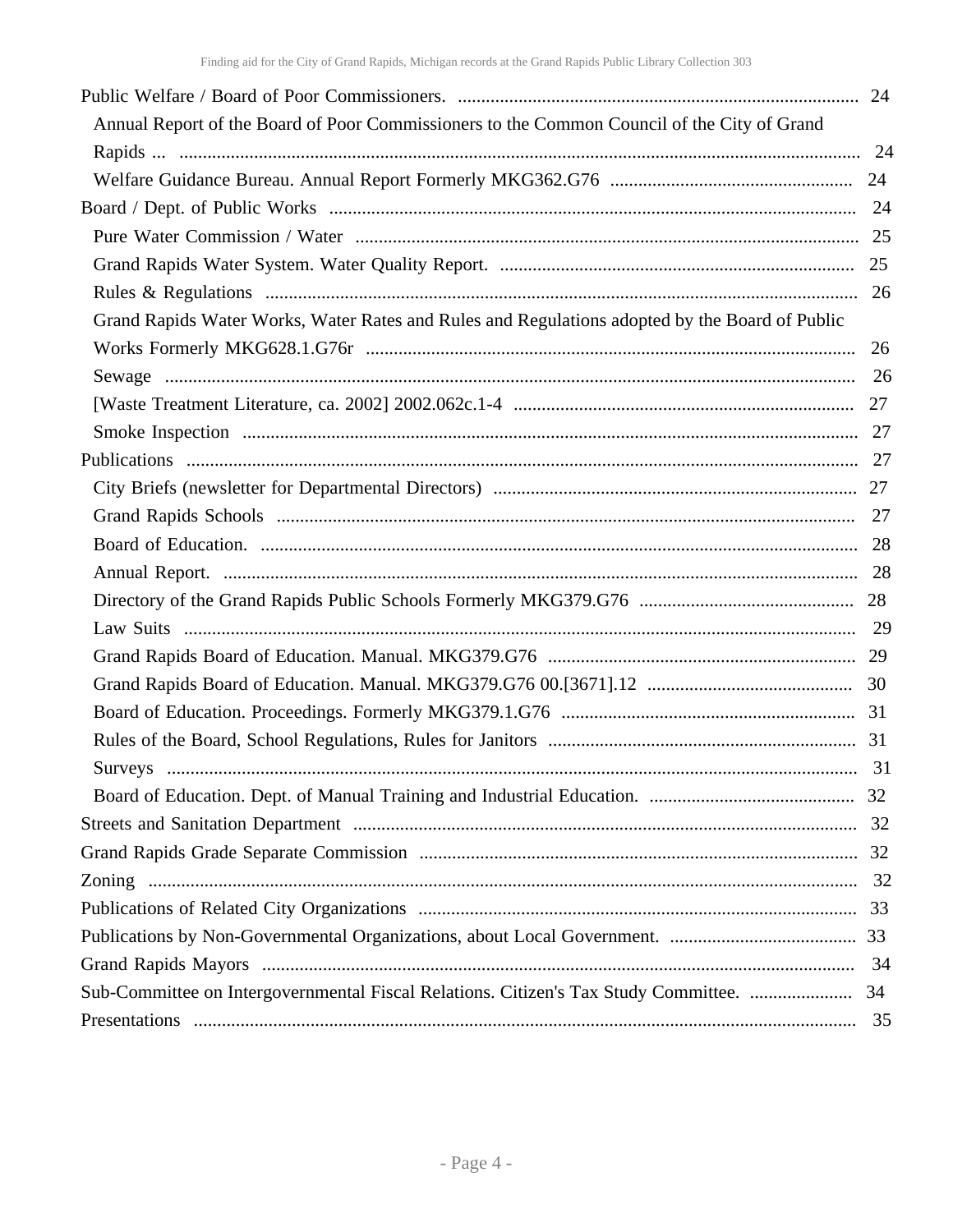## <span id="page-4-0"></span>**Summary Information**

| <b>Repository:</b>                  | Grand Rapids Public Library, Grand Rapids History and Special<br><b>Collections Department</b>                                                                                                                                                                                                                                                                                                                                                                                                                                                                                                                                                                                                                                                                                                                                                      |
|-------------------------------------|-----------------------------------------------------------------------------------------------------------------------------------------------------------------------------------------------------------------------------------------------------------------------------------------------------------------------------------------------------------------------------------------------------------------------------------------------------------------------------------------------------------------------------------------------------------------------------------------------------------------------------------------------------------------------------------------------------------------------------------------------------------------------------------------------------------------------------------------------------|
| <b>Title:</b>                       | City of Grand Rapids, Michigan records at the Grand Rapids Public<br>Library                                                                                                                                                                                                                                                                                                                                                                                                                                                                                                                                                                                                                                                                                                                                                                        |
| ID:                                 | Collection 303                                                                                                                                                                                                                                                                                                                                                                                                                                                                                                                                                                                                                                                                                                                                                                                                                                      |
| Date:                               | no date                                                                                                                                                                                                                                                                                                                                                                                                                                                                                                                                                                                                                                                                                                                                                                                                                                             |
| <b>Physical Description:</b>        | 17.7 Linear Feet Over 40 boxes                                                                                                                                                                                                                                                                                                                                                                                                                                                                                                                                                                                                                                                                                                                                                                                                                      |
| Language of the<br><b>Material:</b> | English                                                                                                                                                                                                                                                                                                                                                                                                                                                                                                                                                                                                                                                                                                                                                                                                                                             |
| Abstract:                           | This is a devised collection containing primarily books, reports and<br>ephemera created by City Departments of the City of Grand Rapids,<br>Michigan. It also contains documents about the city that were created<br>by other organizations. This collection is not intended to replicate<br>the official City Archives, but to provide access to more popular and<br>mainstream items. Since the Library existed for many years before the<br>City Archives was founded, it is possible that in some cases the Library<br>may also hold duplicate sets of some City titles or in some cases be<br>the only holder of some historical items. Other City related documents<br>are housed within the department's book collection. Additionally, a<br>few publications by non-governmental organizations about the local<br>government are included. |

**^** [Return to Table of Contents](#page-1-0)

## <span id="page-4-1"></span>**Scope and Contents**

Several of the items in this collection were formerly in the "City" section of the GRPL Ephemera Collection. Due to the volume of growth with the transfers of rare or fragile materials from the GRPL Local History Book collection, it became necessary to create a specific collection to better organize and present these materials to the user.

Series have been created for the various City departments, as materials are available. There series are listed roughly in alphabetical order, with some exceptions. Within the series, items are usually listed chronologically, or in some cases, alphabetically and then chronologically.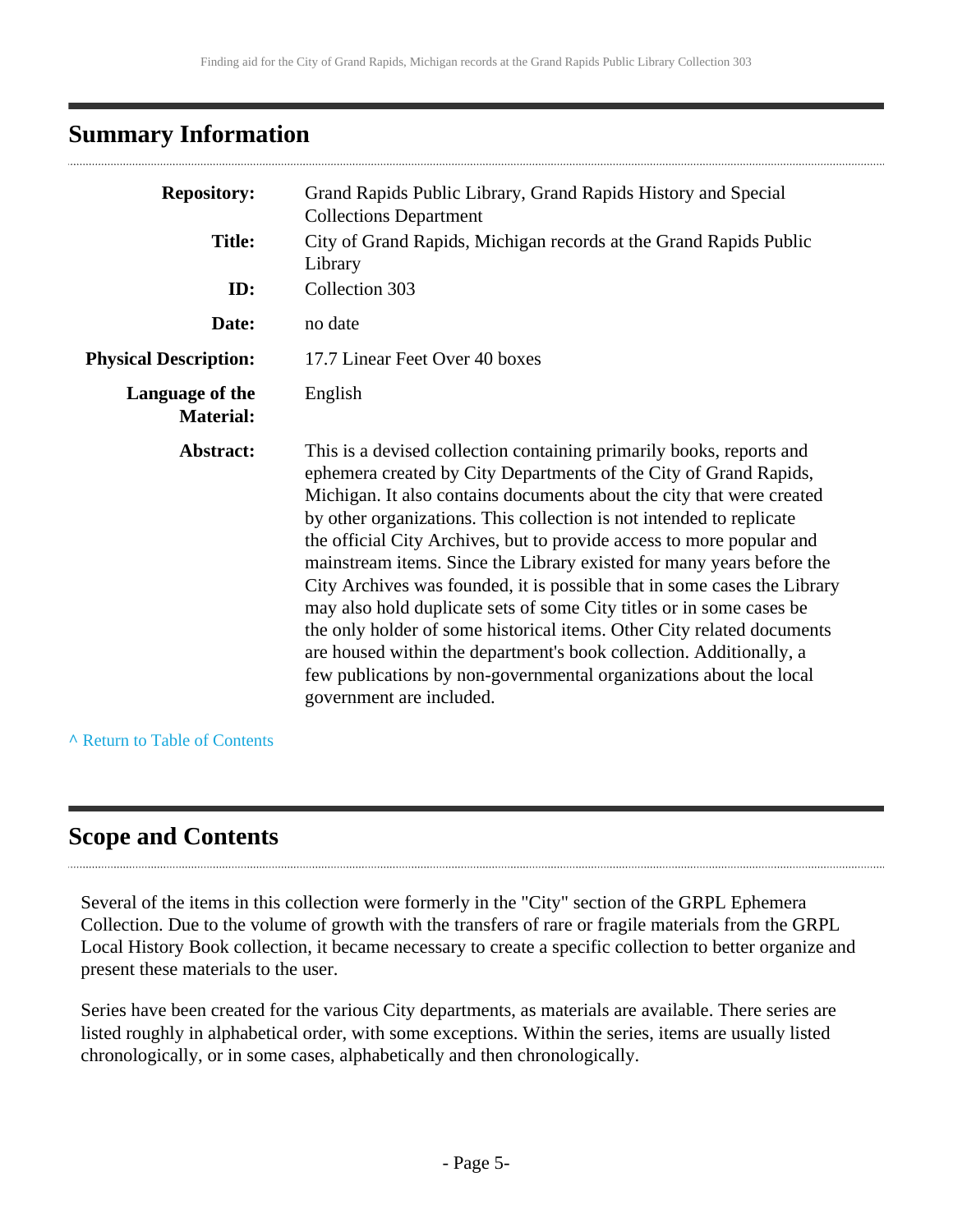## <span id="page-5-0"></span>**Administrative Information**

### **Publication Statement**

Grand Rapids Public Library, Grand Rapids History and Special Collections Department

111 Library Street NE Grand Rapids, Michigan 49503 [localhis@grpl.org](mailto:localhis@grpl.org) URL:<http://www.grpl.org>

### **Immediate Source of Acquisition**

Various and unknown donors, including Calvin College Archives, accession number 2002.101A.

### **Processing Information**

In 2001 a full-scale history of the Police Department was planned by that Department, with the intention to build an archival collection at GRPL. The first accession of materials at that time was for Harriett Hill, the first African American woman detective for Grand Rapids, and the collection no. 308 was assigned.

A general collection of archival holdings related to the City of Grand Rapids at GRPL, Coll. 303, was also available. When no additional materials for Coll 308 had been received by 2007, the Hill items were moved to Coll. 303, and the Coll. 308 number was assigned to another archival collection.

**^** [Return to Table of Contents](#page-1-0)

## <span id="page-5-1"></span>**Related Materials**

### **Related Materials**

See department staff for assistance in finding materials in other archival collections related to city government. For example, several collections have materials related to former Mayor and City Manager George Welsh. The Scrip Labor Collection provides images of that local welfare project with which Welsh was also involved.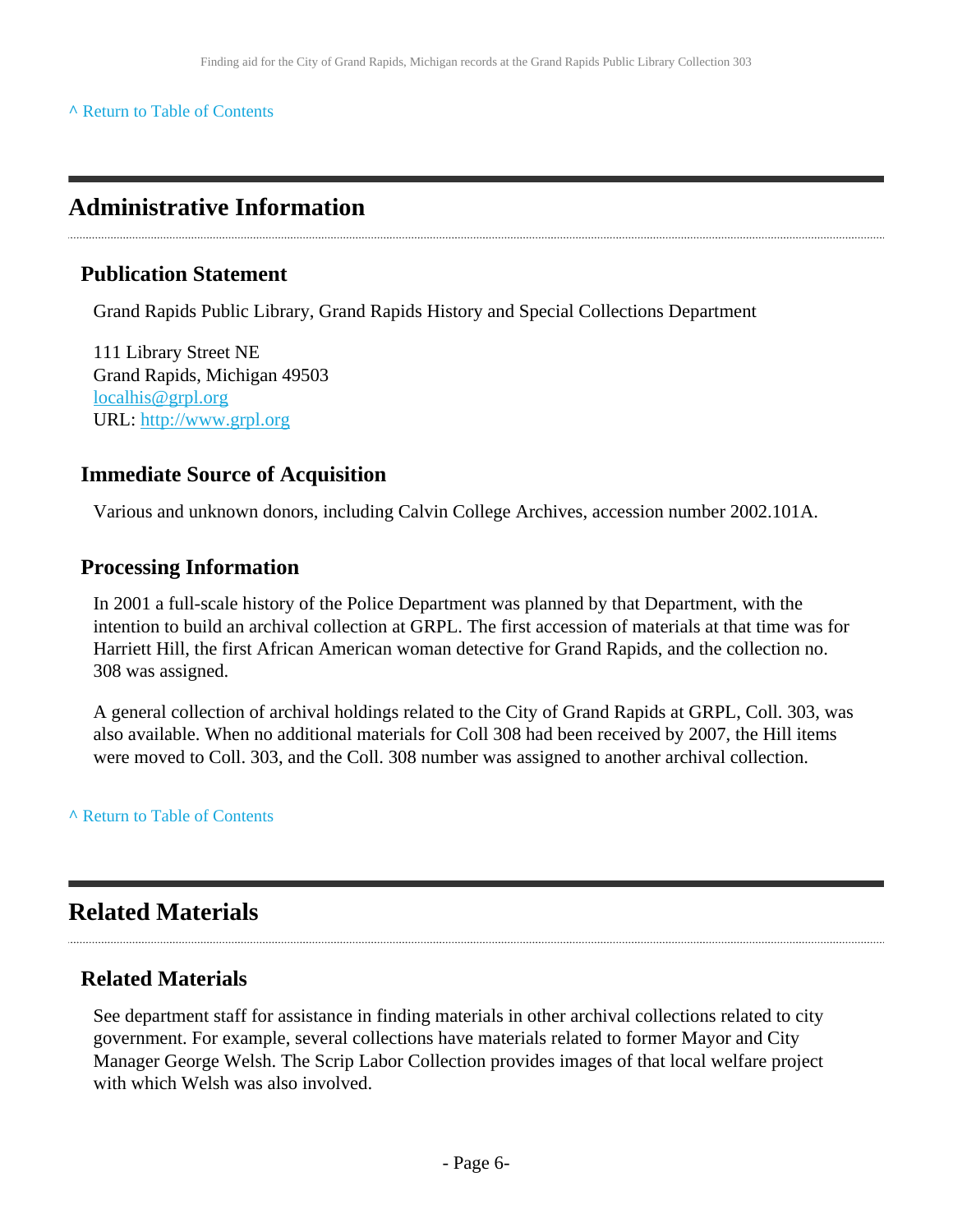See also Collection 311-3. Presentation on the 8 hours day for municipal employees, 1914.

**^** [Return to Table of Contents](#page-1-0)

## <span id="page-6-0"></span>**Controlled Access Headings**

- Grand Rapids (Mich.) -- History
- Grand Rapids (Mich.) -- Politics and government
- government records
- City of Grand Rapids

## <span id="page-6-1"></span>**Collection Inventory**

## <span id="page-6-2"></span>**General Information**

| <b>Title/Description</b>                                                                                                                                                                                                                                                                | <b>Instances</b> |
|-----------------------------------------------------------------------------------------------------------------------------------------------------------------------------------------------------------------------------------------------------------------------------------------|------------------|
| City of GR, Annual Report to Citizens 1950 "100 Years of<br>Progress" 2005.092                                                                                                                                                                                                          | Box 2            |
| City of GR, Annual Report to Citizens 1951 00.[1748].1                                                                                                                                                                                                                                  | Box 2            |
| City of Grand Rapids, Michigan. Administrative Policy Manual.<br>1969-1995. 2014.012                                                                                                                                                                                                    | <b>Box 27</b>    |
| City of Grand Rapids, Michigan. Citizen Boards and Commissions<br>Directory. Rev. 2007.043.6                                                                                                                                                                                            | <b>Box 27</b>    |
| City of Grand Rapids, Michigan. Continuing Disclosure<br>Certificate.                                                                                                                                                                                                                   | <b>Box 27</b>    |
| As of June 30, 2006 / prepared by Jana M. Wallace, Debt<br>and Authority Finance Officer, City of Grand Rapids, Fiscal<br>Services. Dec. 27, 2006. 00. [5187]. 1 Accompanied by "Name<br>of Bond Issue" sheet, 1995-2006. http://www.wmawma.grand-<br>Rapids.mi.us/index.pl?page_id=168 | Box 2            |
| City of Grand Rapids. General Fund. Fiscal Year, 1935-1936.<br>Expenditure Appropriations. Photograph of a pie chart. Formerly<br>in 054-11-1.5 1988.033                                                                                                                                | Box 9            |
|                                                                                                                                                                                                                                                                                         |                  |

## <span id="page-6-3"></span>**City of GR. Master Plan**

| <b>Title/Description</b>                                         | <i>Instances</i> |
|------------------------------------------------------------------|------------------|
| Sept. 3, 2002 Transmittal letter. Signed by Bill Hoyt, Director, | <b>Box 14</b>    |
| Planning Department & Jay Steffen, Director, Parks &             |                  |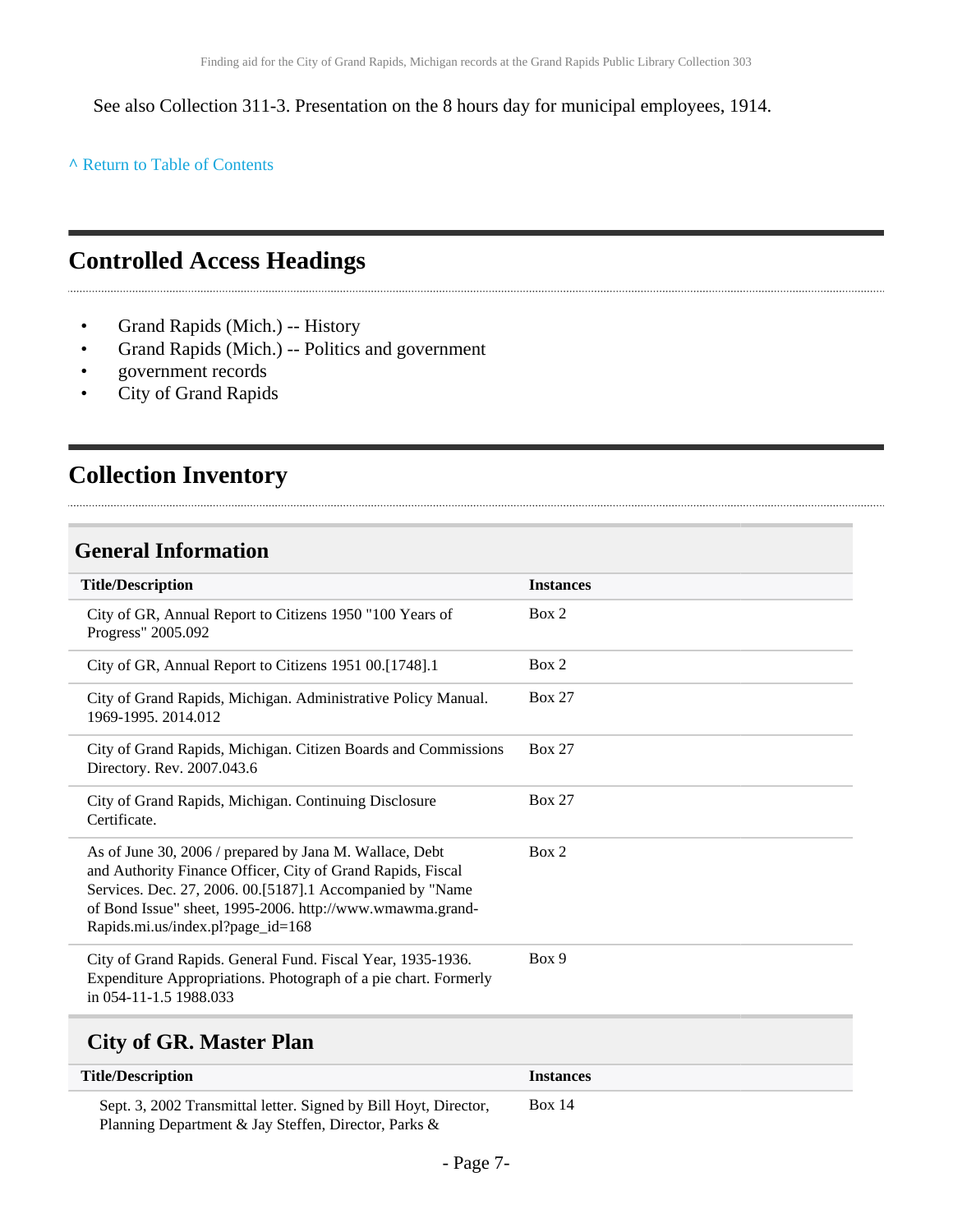#### Recreation Department. Includes list of Master Plan Committee members. Draft. City of Grand Rapids Master Plan 2002. Includes folded color map "Future Land Use Plan" Aug. 2002.

City of Grand Rapids. Recreation Master Plan 2003-2007. Draft. Aug. 26, 2002. Box 14 In Review (Periodical?), 1998 Box Unknown Folder Unknown Letterhead. "City of Grand Rapids, Michigan | Governed by Commission." Has logo with eagle and scales "Grand Rapids, Mich. : The Furniture City" upper left + "For Victory, Buy United States Saving Bonds and Stamps" logo/image lower left. 00.[3050].1 Box 9 A Report on the Administrative Organization of the City Government of Grand Rapids, Michigan, including a proposed Administrative Code / Public Administration Service, Chicago., June 1951. Formerly 352.0774.P96 00.[3344].1 Box 9 This is Your City Government, Sept. 1962, with Oct. 1960 Organizational Chart. 00.[1741].1 Box 9

### <span id="page-7-0"></span>**Budget & Financial Reports. Formerly MKG336.395.G762**

| <b>Title/Description</b>                                                                                                                                                                             | <b>Instances</b> |
|------------------------------------------------------------------------------------------------------------------------------------------------------------------------------------------------------|------------------|
| Annual Budget of the City of Grand Rapids, Michigan.<br>1907-1908 00.[2793].1                                                                                                                        | Box 10           |
| Budget for Year, 1930-1931, City of Grand Rapids, Mich.<br>[Apr. 1, 1930 to Mar. 31, 1931], including budget appropriation<br>transfer May 26, #54034 & 35 00. [1786]. 1 Formerly<br>MKG336.395 G762 | Box 10           |

### <span id="page-7-1"></span>**General Fund Budget and Salary Budget / City of Grand rapids.**

| <b>Title/Description</b>                                                                                                                                                                               | <b>Instances</b> |
|--------------------------------------------------------------------------------------------------------------------------------------------------------------------------------------------------------|------------------|
| 1940/1941 00. [5512]. 1                                                                                                                                                                                | Box 10           |
| 1941/1942 00. [5512]. 2                                                                                                                                                                                | Box 10           |
| Analysis Showing the Limitations the city of GR operates under<br>relative to raising money for budget & Public Improvement<br>Purposes,  / Gerald J. Wagner, Elec. Eng. Dec. 14, 1926 00.<br>[1745].1 | Box 10           |

### <span id="page-7-2"></span>**Annual Financial Reports**

| <b>Title/Description</b>                      | <b>Instances</b> |
|-----------------------------------------------|------------------|
| Year ended June 30, 1974 / Joseph R. Grassie. | Box 10           |

#### **^** [Return to Table of Contents](#page-1-0)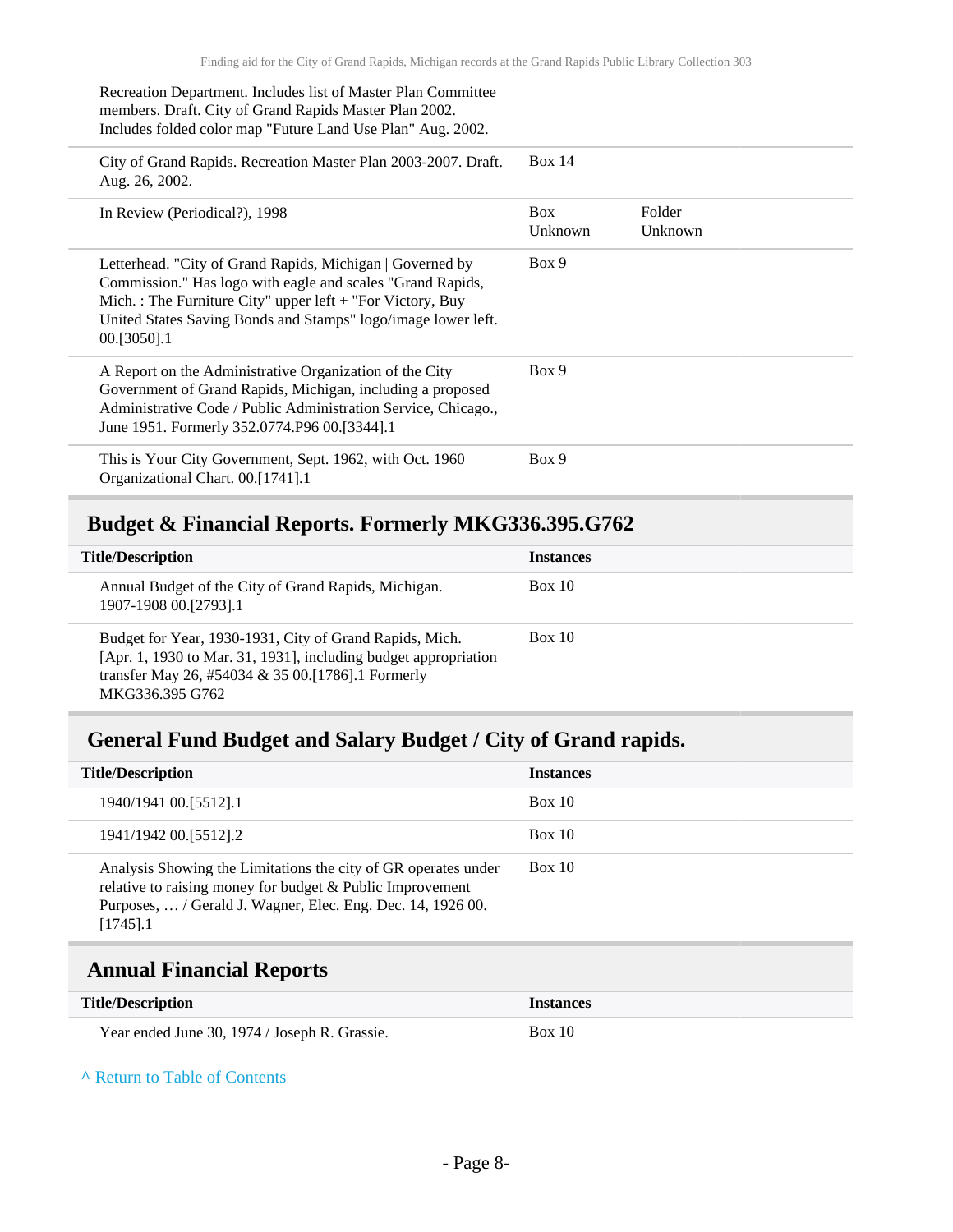## <span id="page-8-0"></span>**Board of Cemetery Commissioners**

| <b>Title/Description</b>                                                                                                                                                          | <b>Instances</b> |
|-----------------------------------------------------------------------------------------------------------------------------------------------------------------------------------|------------------|
| Rules and Regulations, adopted June 5, 1897. For Oak Hill, Valley<br>City and Greenwood Cemeteries of Grand Rapids, Michigan.<br>1986.522                                         | <b>Box 22</b>    |
| Oak Hill & Greenwood Cemeteries : Rules & Regulations adopted<br>by the Board of Cemetery Commissioners, Oct. 4, 1904. Formerly<br>MKG718.Oa4 00.[3185].1                         | <b>Box 22</b>    |
| Rules and Regulations, Oak Hill and Greenwood Cemeteries /<br>Department of Public Welfare, Grand Rapids, Michigan. Made<br>Adaptable Oct. 16, 1924, by City Commission. 2006.055 | Box 22           |
| Rules and Regulations, adopted Sept. 6, 1912. Fairplains Burial<br>Grounds Assoc.                                                                                                 | <b>Box 22</b>    |

## **^** [Return to Table of Contents](#page-1-0)

### <span id="page-8-1"></span>**State of Michigan. Supreme Court. Record.**

## <span id="page-8-2"></span>**The People of the State of Michigan vs. Lant K. Salsbury (City Attorney, Grand Rapids) 1901. RE: Taking bribes; water scandal**

| <b>Title/Description</b>                   | <b>Instances</b> |
|--------------------------------------------|------------------|
| v. 1 Formerly MKG352.6.M58 v.1 00.[3079].1 | Box 2.5          |
| v. 2 Formerly MKG352.6.M58 v.2 00.[3079].2 | Box 2.5          |
| v. 3 Formerly MKG352.6.M58 v.3 00.[3079].3 | Box 2.5          |
| v. 4 Formerly MKG352.6.M58 v.4 00.[3079].4 | Box 2.5          |

#### **^** [Return to Table of Contents](#page-1-0)

### <span id="page-8-3"></span>**City Charter Commission**

| <b>Title/Description</b>                                                                                                                                                                                                                                                                                   | <b>Instances</b> |
|------------------------------------------------------------------------------------------------------------------------------------------------------------------------------------------------------------------------------------------------------------------------------------------------------------|------------------|
| Amendments to the Revised Charter of the City of Grand Rapids<br>and an Act to establish and organize a Police court / published<br>by order of the common Council. GR : Daily Democrat Steam<br>Book and Job Presses, 1873. 00. [2681]. 1 00. [2682]. 2 Formerly<br>M352.0774.G761a                       | Box 12           |
| Amendments to the Charter of the City of Grand Rapids, and to<br>other municipal acts affecting said city, passed by the legislature<br>in the years 1885, 1887, 1889 / compiled by authority of the<br>Common Council, July 1890. GR : Daily Democrat Job Print. 00.<br>[2682].1 Formerly M352.0774.G761a | Box 12           |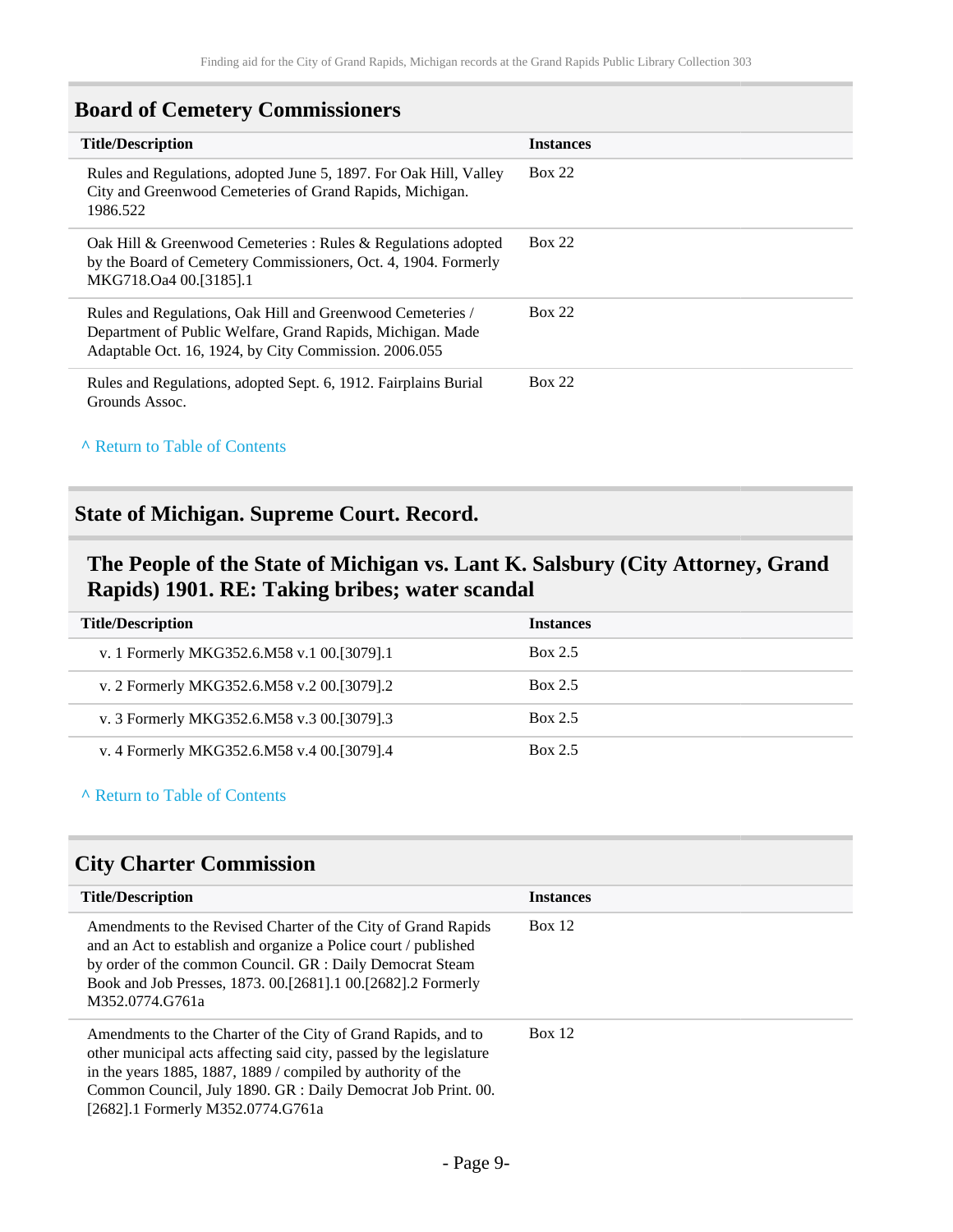| Present City Charter of the City of Grand Rapids, Michigan.<br>G.R.: [City of GR]; GR: Duhamel Printing Co., 1907, 1912.00.<br>[2679].1-2 Formerly M352.0774.G761                                                       | Box $12$ |
|-------------------------------------------------------------------------------------------------------------------------------------------------------------------------------------------------------------------------|----------|
| <b>Scope and Contents</b>                                                                                                                                                                                               |          |
| Accompanied by a typed index listing subjects, section and<br>page.                                                                                                                                                     |          |
| Proposed Charter for City of Grand Rapids, Michigan.  Aug. 29,<br>1916. Formerly M352.0774.G761p 00.[2364].1                                                                                                            | Box $12$ |
| Charter of City of Grand Rapids, Michigan. Passed by Vote<br>of Electors on Aug. 29, 1916, Amended Apr. 1, 1918, Apr. 7,<br>1919, and Mar. 3, 1920 / compiled by the City Clerk. 00.[2680].1<br>Formerly M352.0774.G761 | Box $12$ |
| Charter of the City of Grand Rapids, Michigan. Passed by Vote<br>of Electors on August 29, 1916, and amended Apr. 1, 1918  to<br>Nov. 8, 1932. P2006.028.25                                                             | Box 12   |
| Grand Rapids, Mich. City Charter. 1917. Mimeographed copy<br>belonging to H.D. Jewell, w annotations] 00.[1659].1 Formerly<br>M352.0774.G761 1917                                                                       | Box $12$ |
| Minutes of Charter Commission, City of Grand Rapids, 1915, The<br>Ass't Clerk Formerly M352.0774.G761m 00.[1770].1                                                                                                      | Box $12$ |

## <span id="page-9-0"></span>**City Clerk**

| <b>Title/Description</b>                                                                                                                                                                                                                          | <b>Instances</b> |
|---------------------------------------------------------------------------------------------------------------------------------------------------------------------------------------------------------------------------------------------------|------------------|
| Charter of City of Grand Rapids,  Aug. 29, 1916. Amended<br>Mar. 3, 1920 / compiled by the City Clerk. 00.[1796].1                                                                                                                                | Box $12$         |
| Charter of the City of Grand Rapids as passed by vote of electors<br>on Aug. 29, 1916, amended  to Feb. 21, 1949 / compiled by R.<br>Stanton Kilpatrick, City Clerk. Formerly M352.0774.G761 c.1 00.<br>$[3335]$ .1 / c.2 00.[3986].1             |                  |
| Index to Assessment Rolls of the City of Grand Rapids,<br>1857-1891, contained in Cases A and B / arranged & indexed<br>by W.A. Shinkman, City Clerk, Aug. 1892. Formerly<br>MKG336.2.G76 00.[1321].1                                             | $Box\ 3$         |
| License no. 16. for a Jitney (carriage), issues to O.C. Maston.<br>Dec. 1920. 2005.040d. Accompanied by Website information RE<br>Jitneys                                                                                                         | $Box\ 3$         |
| Non Partisan provisions of the City Charter Apr. 7, 1913<br>under which City Primaries and Elections will be held / James<br>Schriver, City Clerk. Approved by R.M. Ferguson, Ass. City<br>Attorney. Publ by order of Common Council. 00.[3133].1 | $Box$ 3          |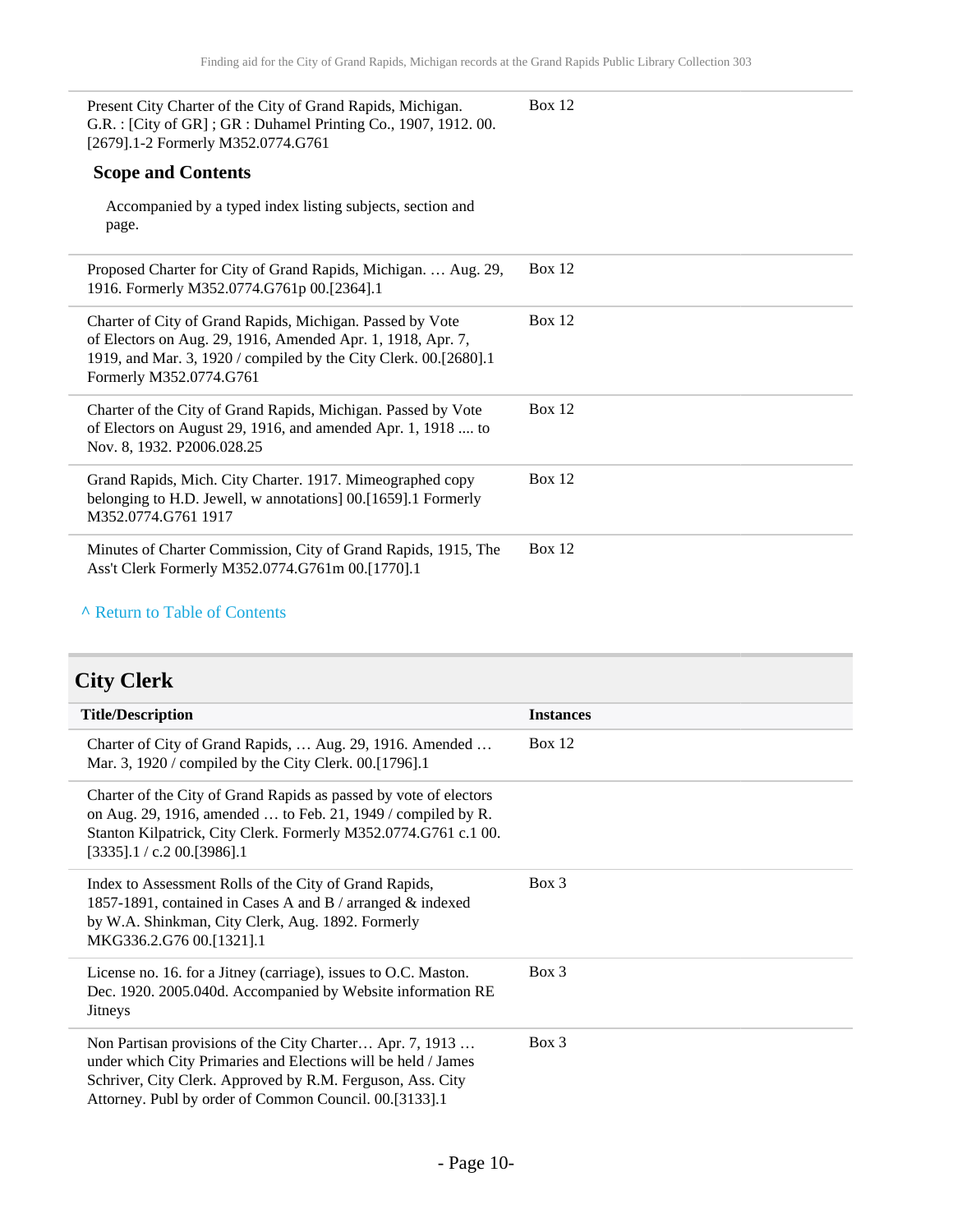## <span id="page-10-0"></span>**City Commission (Grand Rapids City Commission)**

### <span id="page-10-1"></span>**Building Codes.**

| <b>Title/Description</b>        | <b>Instances</b> |
|---------------------------------|------------------|
| 1924 00. [3842] . 1             | Box 11.5         |
| 1924 Amended to 1957 00.[3841]. | Box 11.5         |

### <span id="page-10-2"></span>**Correspondence**

| <b>Title/Description</b>                                                                                                                                                    | <b>Instances</b> |
|-----------------------------------------------------------------------------------------------------------------------------------------------------------------------------|------------------|
| Letter of April 2, 1981 by Thomas W. Warke, RE his decision<br>not to seek re-election to the City Commission. This copy sent to<br>Gordon [Olson, City Historian] 1987.066 | Box 3            |

## <span id="page-10-3"></span>**Manual of the City Commission, and of the Municipal Government of the City of Grand Rapids.**

| <b>Title/Description</b>                                                                                                                           | <b>Instances</b> |
|----------------------------------------------------------------------------------------------------------------------------------------------------|------------------|
| 1935/1936 00. [3522]. 1                                                                                                                            | <b>Box 16</b>    |
| 1935/1935 P2005.053.5                                                                                                                              | <b>Box 16</b>    |
| City of Grand Rapids. City Commission Policy Manual.<br>Revised . 3-ring loose leaf binder, with various dates on<br>individual sheets, 2007.043.6 | <b>Box 27</b>    |
| Oath of Office Ceremony. Programs. Dec. 18, 2007                                                                                                   | $Box\ 3$         |

### **^** [Return to Table of Contents](#page-1-0)

### <span id="page-10-4"></span>**City Engineer**

### <span id="page-10-5"></span>**Report of the City Engineer, GR.**

| <b>Title/Description</b>                                                    | <b>Instances</b> |
|-----------------------------------------------------------------------------|------------------|
| May 1, 1875 00. [3399]. 1                                                   | Box 6.75         |
| 1876 00. [3399]. 2                                                          | Box 6.75         |
| 1977 00. [3399] . 3                                                         | Box 6.75         |
| Blueprint of Dock Line Angles. Fulton Street Bridge March<br>1933. [1269].1 | Box 6.75         |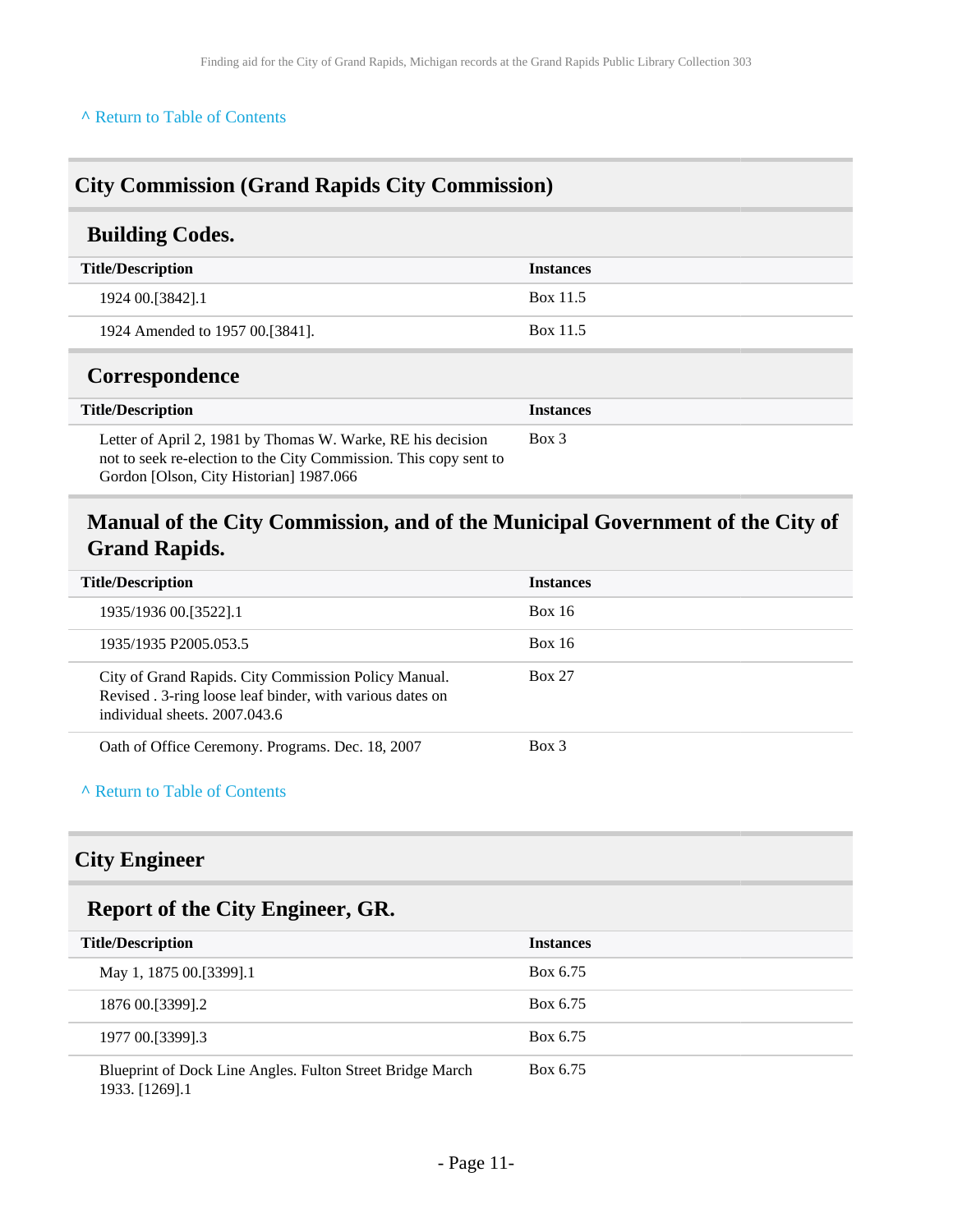## <span id="page-11-0"></span>**City Manager**

## <span id="page-11-1"></span>**Special Reports**

| <b>Title/Description</b>                                                                | <i><u><b>Instances</b></u></i> |
|-----------------------------------------------------------------------------------------|--------------------------------|
| City of Grand Rapids under Commission Manager Government.<br>1924-1925 Review, 2002.075 | Box 2                          |
|                                                                                         |                                |

## <span id="page-11-2"></span>**Welsh**

| <b>Title/Description</b>                                                                                             | <b>Instances</b> |
|----------------------------------------------------------------------------------------------------------------------|------------------|
| Annual Reports [City of Grand Rapids]                                                                                | Box 2            |
| Annual Report for year ending March 31, 1930 / by George W.<br>Welsh, City Manager. Formerly MKG352.G764 00.[3095].1 | Box 1            |

## <span id="page-11-3"></span>**Three publications bound as one:**

| <b>Title/Description</b>                                                                                                                                | <b>Instances</b> |
|---------------------------------------------------------------------------------------------------------------------------------------------------------|------------------|
| 1. Apr. 27, 1933, from City Manager, C. Sophus Johnson.<br>Mimeo copy.                                                                                  | Box 1            |
| 2. 1931/32. George W. Welsh, City Manager                                                                                                               | Box 1            |
| 3. Annual Report [City of Grand Rapids], for year ending,<br>March 31, 1930 / George W. Welsh, City Manager. Formerly<br>MKG352.G764 1931-32 00.[775].1 | Box 1            |

## <span id="page-11-4"></span>**Oakes**

<span id="page-11-5"></span>

| <b>Title/Description</b>                                                                                                                                                                                                 | <b>Instances</b> |
|--------------------------------------------------------------------------------------------------------------------------------------------------------------------------------------------------------------------------|------------------|
| [Expressway Planning and Agreements Exhibits 1-8, with cover<br>letter by Donald M. Oakes, City Manager, Sept. 30, 1958] 00.<br>[5681].1                                                                                 | Box 2            |
| <b>Scope and Contents</b>                                                                                                                                                                                                |                  |
| Includes documents from 1953 to 1958 related to planning<br>for the new Route 131 which took out several structures<br>on the West Side of Grand Rapids.                                                                 |                  |
| City Manager, Candidate Summary / Arthur D. Little, Inc. San<br>Francisco. Transmittal Letter to Mayor & City Commission,<br>Aug. 17, 1976. $+$ 1 folder of loose ephemera, found stuck within<br>the pages. 00.[1799].1 | Box 2            |
| Kurt Kimball                                                                                                                                                                                                             |                  |
| <b>Title/Description</b>                                                                                                                                                                                                 | <b>Instances</b> |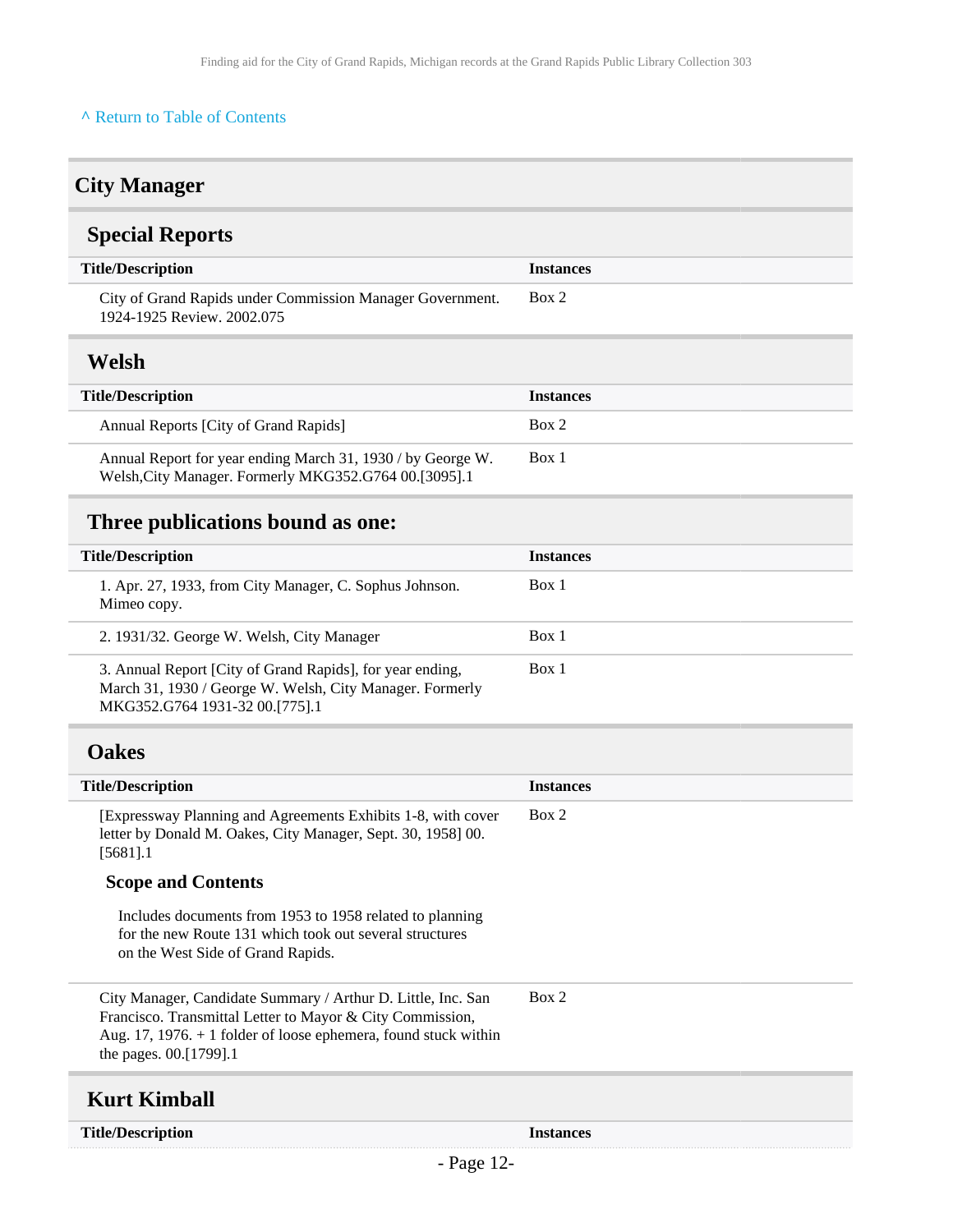| Retirement. A Celebration of Kurt Kimball's Service to Our<br>Community. Retirement Program. Amway Grand. Jan. 15, 2009<br>00.[5706].1                                                                    | Box 2 |
|-----------------------------------------------------------------------------------------------------------------------------------------------------------------------------------------------------------|-------|
| Thank you note to GRPL staff, via director Marsha Warner,<br>for the scrapbook the director ordered created for Kimball's<br>retirement, actually created by Marcie Beck and Rebecca Near.<br>00.[5706].2 | Box 2 |
| A Return to Table of Contents                                                                                                                                                                             |       |

## <span id="page-12-0"></span>**City Surveyor**

| <b>Title/Description</b>                                                                                                                                                                         | <b>Instances</b> |          |
|--------------------------------------------------------------------------------------------------------------------------------------------------------------------------------------------------|------------------|----------|
| Report of the City Surveyor on Additional Water Supply for the<br>City of GR, June 1889. GR : W.W. Hart's Arcade Steam Book $\&$<br>Job Printing House, 1880. Formerly MKG628.1.G762 00.[3405].1 | Box 6            | Folder 1 |

#### **^** [Return to Table of Contents](#page-1-0)

## <span id="page-12-1"></span>**Civil Service Board**

| <b>Title/Description</b>                                                                                                                                                         | <b>Instances</b> |
|----------------------------------------------------------------------------------------------------------------------------------------------------------------------------------|------------------|
| Annual Report Formerly MKG352.G763a. 1933-1934 00.[3132].3                                                                                                                       | <b>Box 25</b>    |
| Municipal Personnel Administration. City of Grand Rapids,<br>Mich. / Frank J. Schulte. 1951-1954 Course lessons. Inst. For<br>Training in Municipal Admin., Chicago. 00.[3338].1 | <b>Box 25</b>    |

### **^** [Return to Table of Contents](#page-1-0)

## <span id="page-12-2"></span>**Civil Service Commission**

| <b>Title/Description</b>                                                                                                                                                                       | <b>Instances</b> |
|------------------------------------------------------------------------------------------------------------------------------------------------------------------------------------------------|------------------|
| Annual Report of the Municipal Civil Service Commission of the<br>City of GR, for  Mar. 31, 1937 Formerly MKG352.G763a 00.<br>$[3132]$ .2                                                      | Box 25           |
| Annual Report of the Civil Service Commission of the City<br>of GR Fiscal Year, Apr. 1, 1937 to Mar. 31, 1938 Formerly<br>MKG352.G763a 00.[3132].1                                             | <b>Box 25</b>    |
| Classification of Positions Under Unclassified Service / M.E.<br>Davenport, Pres. Civil Service Commission. City of Grand<br>Rapids, Mi. 1935-1936. 00. [3131]. 1                              | Box 20           |
| Revised Classification of Positions Under Unclassified Service /<br>M.E. Davenport, Pres. Civil Service Commisssion. City of Grand<br>Rapids, Mi. 1935-1936. Formerly MKG352.G763c 00.[3131].2 | Box 25           |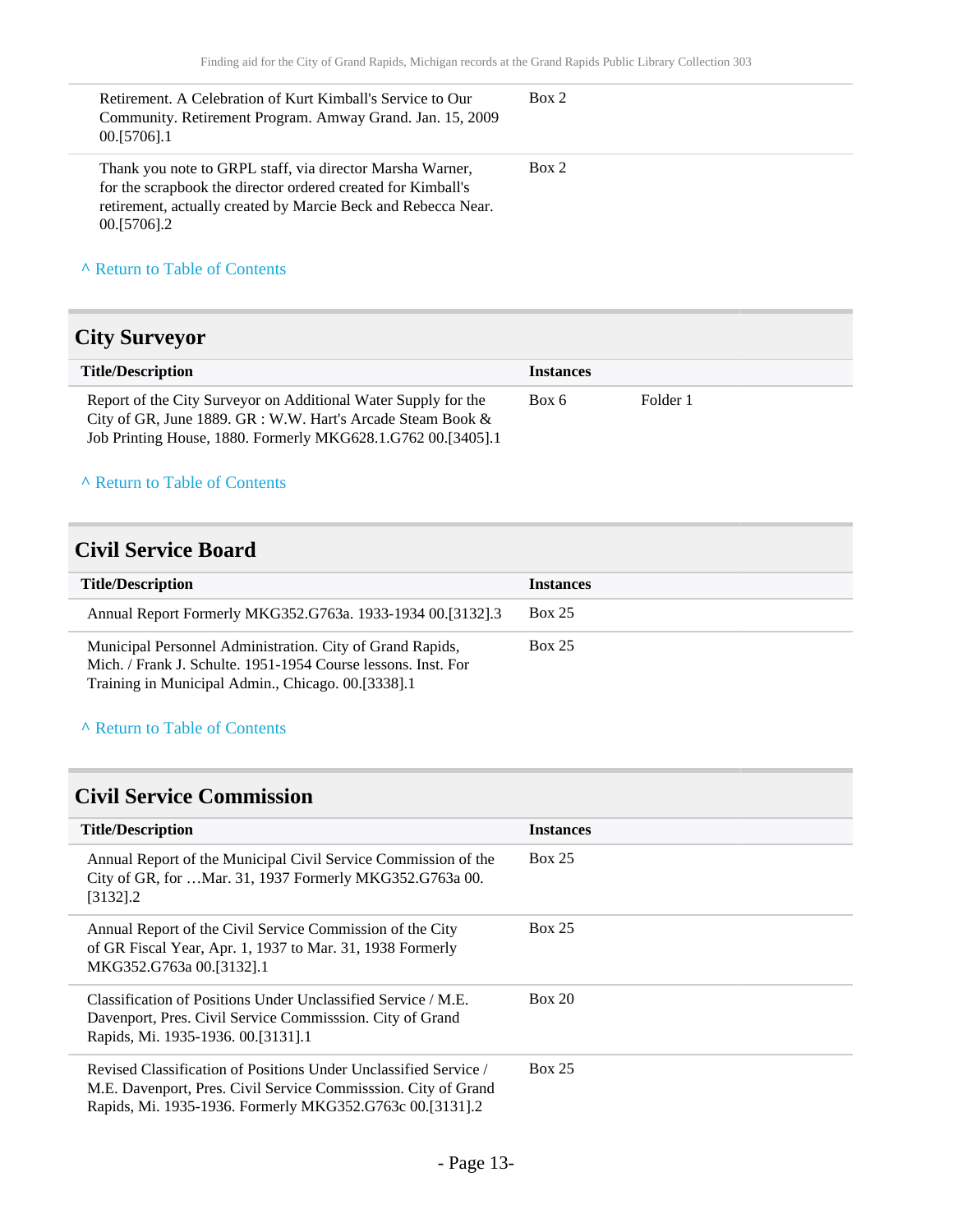| Rules & Regulations of the Civil Service Commission, of the City<br>of Grand Rapids. N.d. 00.[1660].1 4/3/2008      | Box 20 |
|---------------------------------------------------------------------------------------------------------------------|--------|
| Rules and Regulations of the Civil Service Commission of the<br>City of Grand Rapids. N.d. [ca. 1930's] 00.[3134].1 | Box 20 |
| Employee Residence State Report, 1972-1974. Formerly<br>M352.077456.G762e 00.[1155].1                               | Box 1  |

## <span id="page-13-0"></span>**Committee of 100 (Committee of One Hundred)**

| <b>Title/Description</b>                                                                                                                                                                                                                                    | <b>Instances</b> |
|-------------------------------------------------------------------------------------------------------------------------------------------------------------------------------------------------------------------------------------------------------------|------------------|
| Report of the Committee of 100 / submitted to the City<br>Commission, Grand Rapids, Michigan, Aug. 1, 1932. Published<br>by Grand Rapids League of Women Voters by Authority of the<br>Committee of 100, Oct. 1932. c. 1 00. [1883]. 1 / c. 2 00. [1883]. 2 | <b>Box 16</b>    |
| Report of the Committee of One Hundred, including sub-<br>committee reports and minority report, July 28, 1932. 00.[1252].1                                                                                                                                 | <b>Box 16</b>    |

#### **^** [Return to Table of Contents](#page-1-0)

## <span id="page-13-1"></span>**Committee on Public Markets**

| <b>Title/Description</b>                                                                                                 | <b>Instances</b> |
|--------------------------------------------------------------------------------------------------------------------------|------------------|
| Rules and Ordinances of the City Market of Grand Rapids, G.R.,<br>Mich. 1911. Formerly MKG352.8.R86 1911. 00.[1069].1    | Box 6.75         |
| Committee on Ways & Means. Report, ca. May 1871. For<br>Entertainment Licences. Signed A. Leitelt. 1 sheet, legal sized. | <b>Box 25</b>    |

### **^** [Return to Table of Contents](#page-1-0)

### <span id="page-13-2"></span>**Common Council**

| <b>Title/Description</b>                                                                                                                                                                          | <b>Instances</b> |
|---------------------------------------------------------------------------------------------------------------------------------------------------------------------------------------------------|------------------|
| Invitation. Park Day Exercises. June 28, 1902. Sent to Adele<br>L.T. Black June 25, 1902 by Isaac F. Lamoreaux, City Clerk 00.<br>$[3051]$ .1                                                     | <b>Box 17</b>    |
| Manual of the Common Council, and of the Municipal<br>Government of the City of G.R. $\dots/1893-1894$ . GR : Democrat<br>Job Print. 1986.209                                                     | <b>Box 17</b>    |
| Manual of the Common Council, and of the Municipal<br>Government of the City of G.R. $\dots/1893-1894$ . GR : Democrat<br>Job Print. 1908-1909  compiled by John L. Boer, City Clerk.<br>1986.507 | <b>Box 17</b>    |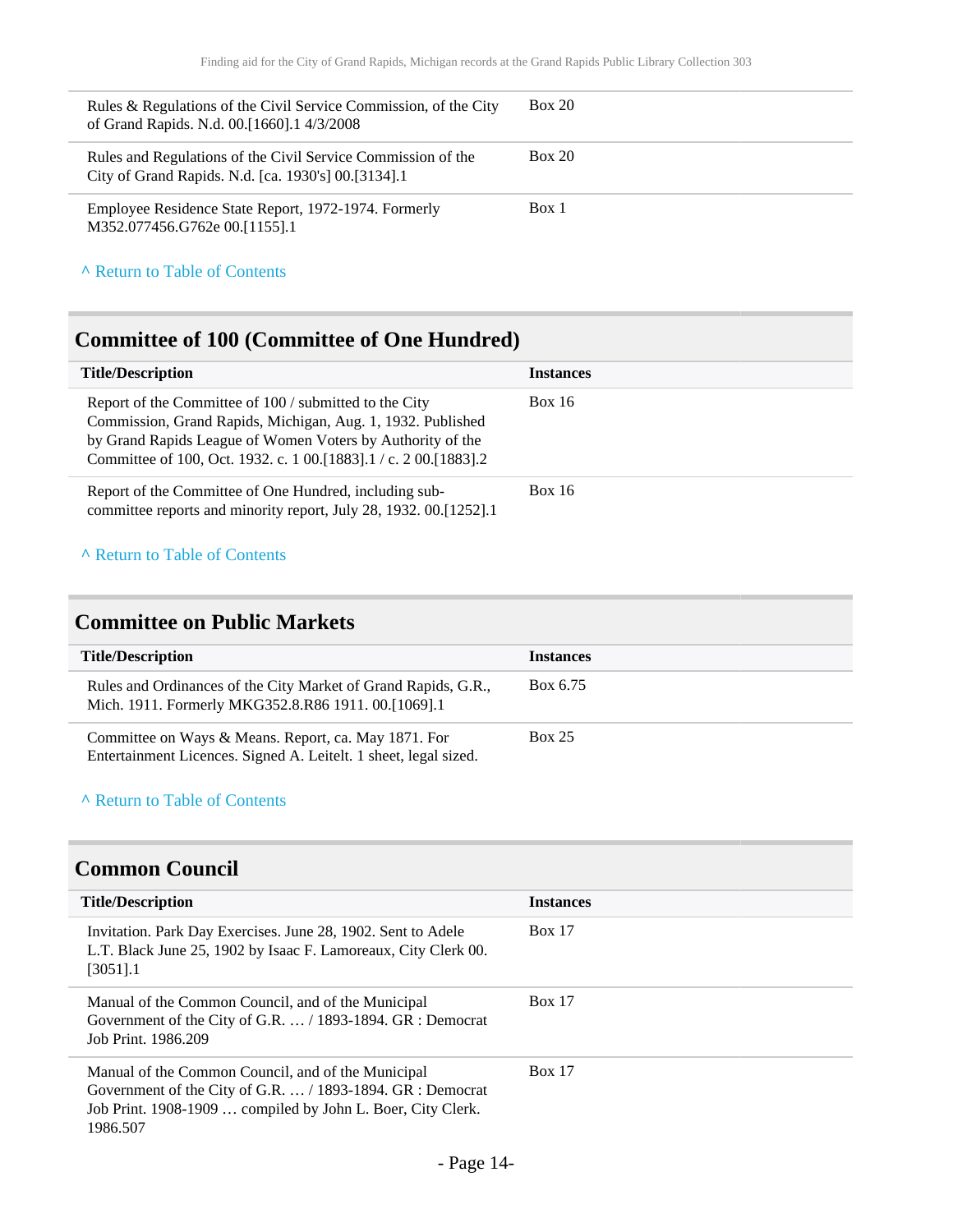Manual of the Common Council ... 1914-1915 … compiled by James Schriver, City Clerk. 00.[1797].1

#### Box 17

### <span id="page-14-0"></span>**Ordinances**

| <b>Title/Description</b>                                                                                                                                                                              | <b>Instances</b> |
|-------------------------------------------------------------------------------------------------------------------------------------------------------------------------------------------------------|------------------|
| Ordinances of the City of Grand Rapids / printed by the<br>authority of the Common Council. G.R. : Daily Eagle, 1861.<br>Revised in 1861. 1989.019.3                                                  | Box 17.5         |
| Ordinances of the City of Grand Rapids / compiled & indexed<br>by Ernest L. Bullen.  Authority of the Common Council,<br>1901-1902. G.R.: White Printing, 1902. 00.[3007].1 Formerly<br>MGK352.02 G76 | Box $17$         |
| Municipal Flag. City of Grand Rapids. Adopted by Common<br>Council, July 26, 1915. 00.[581].1 4/3/2008                                                                                                | Box $17$         |
| The History of the Municipal Flag of Grand Rapids, Michigan /<br>Mrs. James H. Campbell. From the Grand Rapids Progress, n.d.<br>$00.1405$ ].1                                                        | Box $17$         |
| Proceedings of the Common Council of the City of Grand<br>Rapids, Michigan. May 3, 1897 to May 2, 1898. 2004.050.                                                                                     | Box $17$         |
| Reports of Officers of the City of Grand, Mich. / compiled<br>by Leo A. Caro. G.R. : Eaton Printing & Binding Co., 1894.<br>Formerly MKG352.G76 00.[3333].1                                           | Box $17$         |

**^** [Return to Table of Contents](#page-1-0)

## <span id="page-14-1"></span>**Cultural Development Study Committee**

| <b>Title/Description</b>                                                                                                                                                                     | <b>Instances</b> |
|----------------------------------------------------------------------------------------------------------------------------------------------------------------------------------------------|------------------|
| Report on the Cultural Development Study Committee of Grand<br>Rapids, $1968-1971$ . + Appendix with papers presented to the<br>Committee by Laura May Ripley, Katherine W. Brace, Mrs. M.S. | Box 9            |
| Keeler II, Mrs. Robert B. Smith, & Evelyn H. Lawford Formerly<br>M711.4.G763r 00.[2875].1                                                                                                    |                  |

**^** [Return to Table of Contents](#page-1-0)

## <span id="page-14-2"></span>**Bureau of Electricity**

| <b>Title/Description</b>                                                     | <b>Instances</b> |
|------------------------------------------------------------------------------|------------------|
| Ordinance, rules & requirements, 1930 Formerly MKG621.3.G76<br>$00.1315$ ].1 | Box 6.5          |
| Ordinance, rules $\&$ requirements, 1948 00.3410.1                           | Box 6.5          |
| Ordinance, rules & requirements, 1955 00.[1316].1                            | Box 6.5          |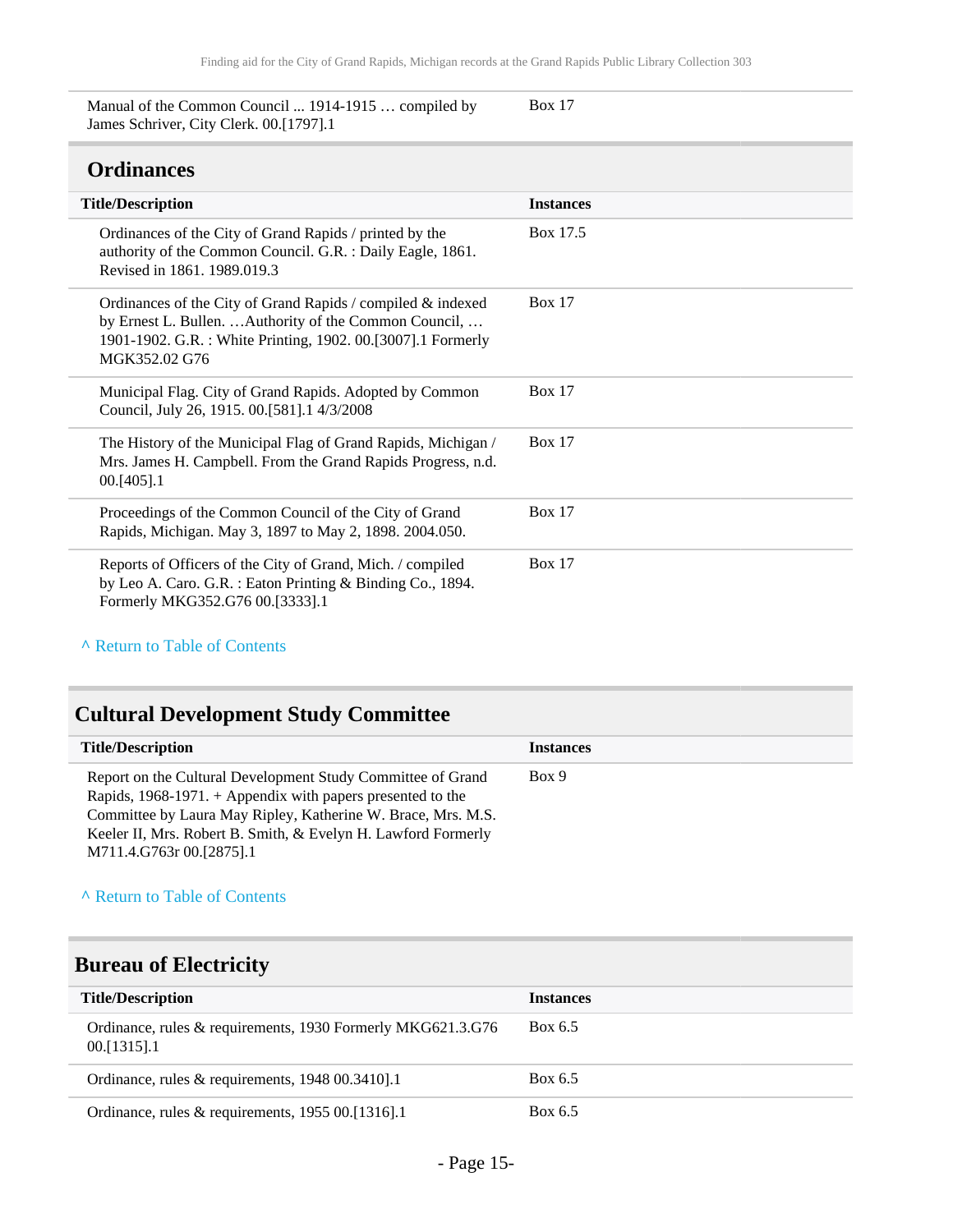## <span id="page-15-0"></span>**Fire Department**

## <span id="page-15-1"></span>**Three oversized historical documents**

| <b>Title/Description</b>                                                                                                                                                                                                                                                         | <b>Instances</b>               |
|----------------------------------------------------------------------------------------------------------------------------------------------------------------------------------------------------------------------------------------------------------------------------------|--------------------------------|
| 1) July 25, 1849. RE: Authorization for ? Foster to purchase<br>a good fire engine at Rochester. $+$ Receipt(s) for purchase of<br>equipment.                                                                                                                                    | <b>Box</b><br><b>FF.VIII.E</b> |
| 2) Jan. 15, 1850. RE: Citizen of Village of Grand Rapids form a<br>hook and ladder company, and sign their names.                                                                                                                                                                | <b>Box</b><br><b>FF.VIII.E</b> |
| 3) Petition to the Board of Trustees of the Village of Grand<br>Rapids to acquire " a good fire engine ", n.d., with<br>numerous signatures.                                                                                                                                     | <b>Box</b><br><b>FF.VIII.E</b> |
| Code of Rules and Regulations for the Government of the<br>Members of the Fire Department of the city of Grand Rapids,<br>State of Michigan, by order of the Board of Commissioners.<br>G.R. : West Mich. Printing Co., 1897. c. 1 Formerly<br>MKG352.3.G761c 00.[1677].1 \ c. 2 | Box 7                          |

## <span id="page-15-2"></span>**State of Michigan. City of Grand Rapids. [Certificates of Achievement, Fire Department] Jan. 1859.**

| <b>Title/Description</b>                                                                                                                                                       | <b>Instances</b> |
|--------------------------------------------------------------------------------------------------------------------------------------------------------------------------------|------------------|
| Alert Company: Herman Notting, R.C. Luce                                                                                                                                       | Box 7            |
| Niagara Company: Edward Mohl 00.[5492].1-3                                                                                                                                     | Box 7            |
| Fire Protection in Grand Rapids / by Claude R. Tharp, Research<br>Assoc., Bureau of Government, U. of Michigan, Ann Arbor, Mi.<br>May 1947. 00.[1780].1 Formerly MKG352.3.T329 | Box 7            |

## <span id="page-15-3"></span>**GR Fire Department Day Books, for former station near Michigan & Blodgett [2002.101A]**

| <b>Title/Description</b>                                                                                                                                                                                                                            | <b>Instances</b> |
|-----------------------------------------------------------------------------------------------------------------------------------------------------------------------------------------------------------------------------------------------------|------------------|
| $[1]$ Jan. 26, 1928 – Oct. 30, 1930.                                                                                                                                                                                                                | Box 15.5         |
| $[2]$ Nov. 26, 1936 – May 6, 1939. Inside back cover has Fire<br>Dept. obituary.                                                                                                                                                                    | Box 15.5         |
| [3] Dec. 26, 1953-Apr. 19, 1956. Has most notes in blue pen,<br>with occasional red ink notes.                                                                                                                                                      | Box 15.5         |
| History, Grand Rapids Fire Department, 1844-1899. Firemen's<br>Fund Assoc., Sept. 1899. Contains images of the fireman &<br>officials, the firehouses, and numerous ads including images of<br>various buildings. Formerly MKG352.3.W69 00.[3751].1 | Box 7            |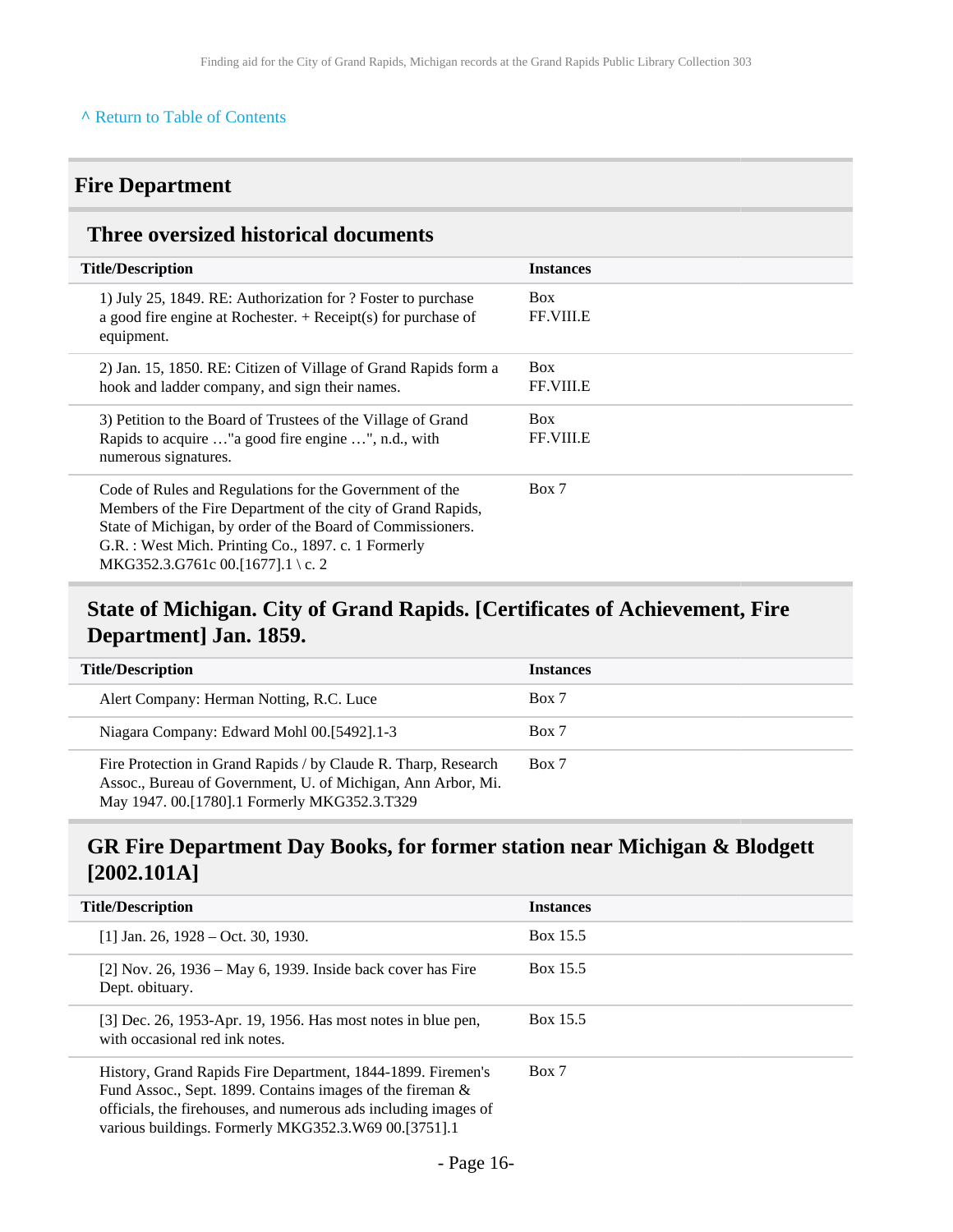| Realia. Clothing patch. P2005.024.1                                                                                                                                     | Box 7 |
|-------------------------------------------------------------------------------------------------------------------------------------------------------------------------|-------|
| Trailing a Blaze: Grand Rapids fire fighting history in drawing,<br>print and writing / by Educational Park students, David Wiltse,<br>Instructor. July 1977 00.2593].1 | Box 7 |

## <span id="page-16-0"></span>**Grand Rapids Public Library**

| <b>Title/Description</b>                                  | <i><u><b>Instances</b></u></i> |
|-----------------------------------------------------------|--------------------------------|
| Dedication, West Side Branch, Jan. 28, 1927 00. [1744]. 1 | Box 9                          |

**^** [Return to Table of Contents](#page-1-0)

## <span id="page-16-1"></span>**Health**

### <span id="page-16-2"></span>**Alcoholism Rehabilitation Center**

| <b>Title/Description</b>             | <i><u><b>Instances</b></u></i> |
|--------------------------------------|--------------------------------|
| Annual Report. 1955/1956 00.[3389].1 | Box 30                         |

## <span id="page-16-3"></span>**Clinic for Infant Feeding**

| <b>Title/Description</b>                                  | Instances |
|-----------------------------------------------------------|-----------|
| [Infant Mortality Statistics] 1914-1924 / GR. City Health | Drawer    |
| Department. 3 charts. 00. [5129]. 1-3                     | FF IX A   |

## <span id="page-16-4"></span>**Milk, Meat & Food Inspection**

| <b>Title/Description</b>                                                                                                                                                                                                               | <b>Instances</b> |
|----------------------------------------------------------------------------------------------------------------------------------------------------------------------------------------------------------------------------------------|------------------|
| Milk, Meat & Food Inspection Division. Report. Mar. 1930<br>[annual] Apr. 16, 1930. To. Dr. C.C. Slemons, Health Officer.<br>From J.Y. Veenstra, MDV, Director of Milk, Meat & Food<br>Inspection. Formerly MKG614.3.G761m 00.[3413].1 | <b>Box 25</b>    |
| Milk Inspection Department. Milk Ordinance. Aug. 6, 1928<br>Formerly MKG614.3.G761o 00.[1311].1                                                                                                                                        | Box 30           |
| Milk Inspection Division. Report. Mar. 1930 [annual] Apr. 16,<br>1930. To. Dr. C.C. Slemons, Health Officer. From E.F. Meyer,<br>DVM, Chief City Milk Inspector. Formerly MKG614.3.G761m<br>00. [3412] . 1                             | <b>Box 25</b>    |

## <span id="page-16-5"></span>**Hospitals**

| <b>Title/Description</b>                                                                                                        | <b>Instances</b> |
|---------------------------------------------------------------------------------------------------------------------------------|------------------|
| Report of the City Hospitals for the Year 1931, Grand Rapids,<br>Michigan. Includes the Librarian's report for the City General | Box 25           |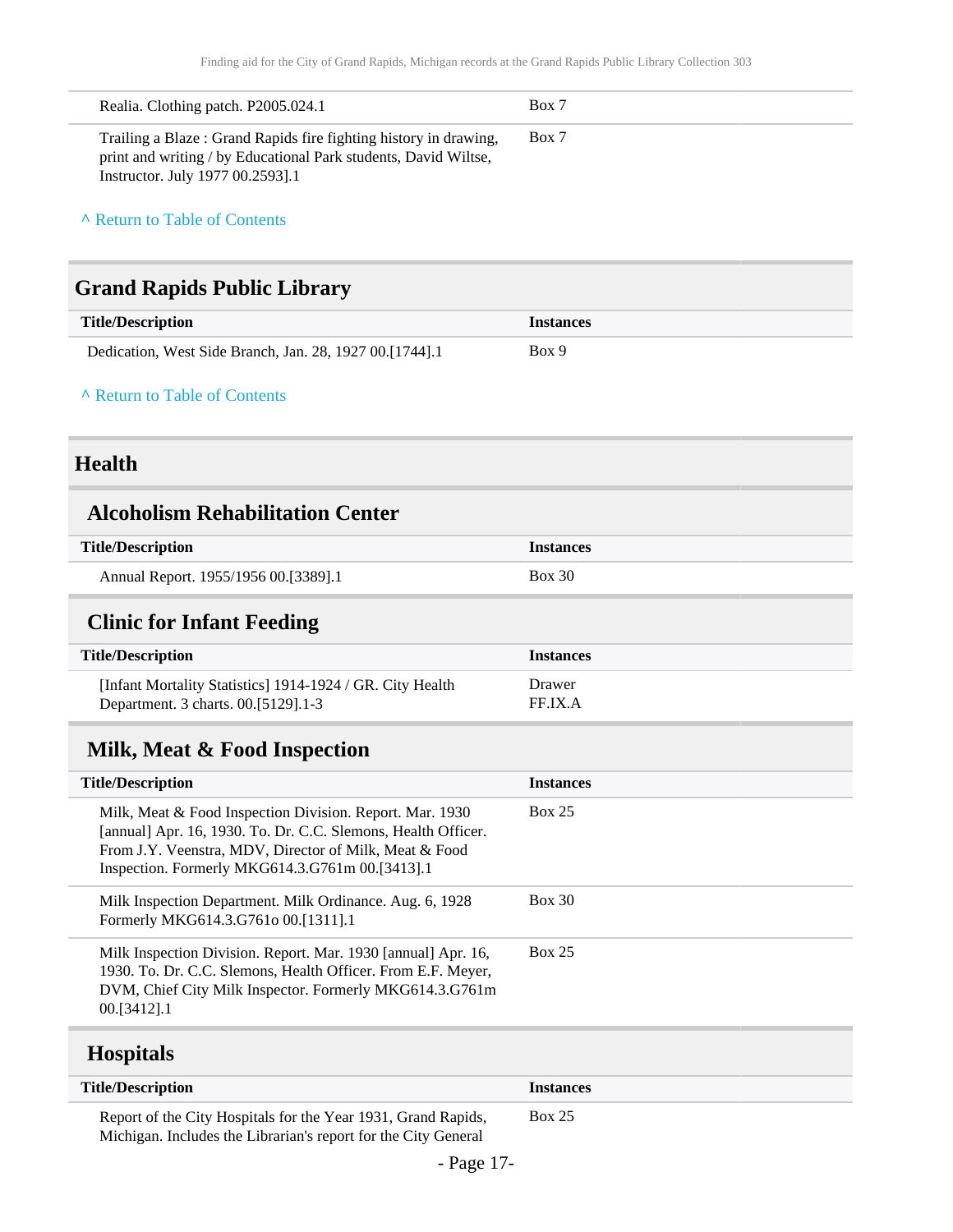#### Hospital Library by May Quigley. Formerly MKG362.G761 00. [3368].1

### <span id="page-17-0"></span>**Heating Ordinances**

| <b>Title/Description</b>                                                                                                                                               | <b>Instances</b> |  |
|------------------------------------------------------------------------------------------------------------------------------------------------------------------------|------------------|--|
| Heading ordinance. Nov. 13, 1950 00. [2893]. 1                                                                                                                         | Box 6.5          |  |
| Report of the Inspector for the Board of Public Works on the<br>Edison Steam Heating Plant of Grand Rapids, Mich. Oct. 21,<br>1897. Formerly MKG352.5.G76e 00.[3084].1 | Box 6.5          |  |

#### **^** [Return to Table of Contents](#page-1-0)

### <span id="page-17-1"></span>**Housing**

| <b>Title/Description</b>                                                                                                                                       | <b>Instances</b> |
|----------------------------------------------------------------------------------------------------------------------------------------------------------------|------------------|
| Housing Ordinance. City of Grand Rapids, Michigan. Passed Feb.<br>24, 1914, 00. [3393]. 1                                                                      | Box 13.5         |
| As amended Oct. 4, 1915 and May 1, 1922. Heating Ordinance,<br>Passed Feb. 22, 1923. MKG614.85.G76 00.[1664].1                                                 | Box 13.5         |
| Housing Ordinance, No. 1425 / City of GR. Passed by City<br>Commission, Jan. 10, 1956. c.1 00. [1743]. 1 / c.2 00. [1743]. 2 / c.3<br>P <sub>2006.013.12</sub> | Box 13.5         |
| Dept. of Housing Services. Scrapbook, ca. 1966-1986. 2001.125                                                                                                  | <b>Box 13</b>    |

**^** [Return to Table of Contents](#page-1-0)

## <span id="page-17-2"></span>**Housing Commission**

| <b>Title/Description</b>     | <b>Instances</b> |
|------------------------------|------------------|
| Annual Report. 2006 2007.054 | <b>Box 24</b>    |

#### **^** [Return to Table of Contents](#page-1-0)

## <span id="page-17-3"></span>**Grand Rapids Human Relations Commission**

### <span id="page-17-4"></span>**Civil Rights Dinner Gala**

| <b>Title/Description</b>                                                                                           | <b>Instances</b> |
|--------------------------------------------------------------------------------------------------------------------|------------------|
| 55th Anniversary, 1953-2008. Former U.S. Representative<br>Kweisi Mfume, speaker. May 21, 2008 00.[5526].1         | <b>Box 29</b>    |
| Conference on Preparation for Merit Employment, Pantlind<br>Hotel, Apr. 16, 1957 / GR Employment Advisory Council. | <b>Box 29</b>    |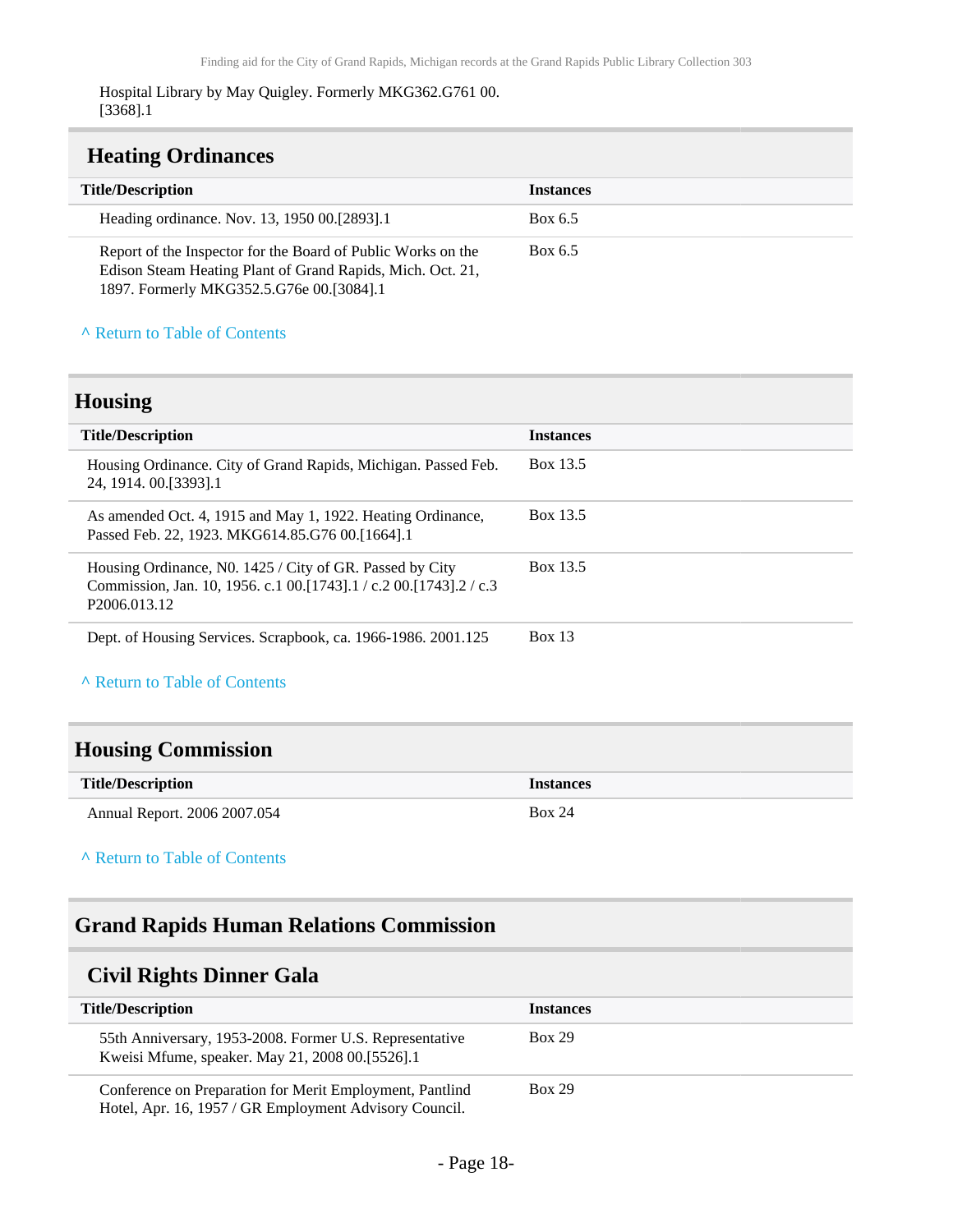| Cover: 3 Dimensions of Equal Employment Opportunity /<br>Michigan Fair Employment Practices Commission.                                                                                                                          |               |
|----------------------------------------------------------------------------------------------------------------------------------------------------------------------------------------------------------------------------------|---------------|
| Effects of White and Non-White Population Changes in the<br>Central City, Grand Rapids, Mich. 1950-1960 : a report to the<br>GR Human Relations Commission by Hillary Bissell. Apr.<br>1961. Formerly M301.329.B543e 00.[2856].1 | <b>Box 29</b> |
| Report to the City Commission of Grand Rapids / by the City's<br>Study Committee on Human Relations, July 1954. Formerly<br>MKG301.45.G762 00.[2981].1                                                                           | <b>Box 29</b> |
| A Return to Table of Contents                                                                                                                                                                                                    |               |

## <span id="page-18-0"></span>**Legal Aid Bureau / Legal Aid Service Bureau of the Family Service Assoc.**

## <span id="page-18-1"></span>**Annual Report. Years 1922 to 1925 bound together. MKG360.G761**

| <b>Title/Description</b> | <b>Instances</b> |
|--------------------------|------------------|
| 1922 00.[1000].1         | <b>Box 15</b>    |
| 1923 00.[1001].1         | Box $15$         |
| 1924 00.[1002].1         | Box $15$         |
| 1925 00.[1003].1         | <b>Box 15</b>    |
|                          |                  |

## <span id="page-18-2"></span>**Annual Report. Years 1927 & 1928 bound together. MKG360.G761**

| <b>Title/Description</b> |                                                                                                                          | <b>Instances</b> |
|--------------------------|--------------------------------------------------------------------------------------------------------------------------|------------------|
| 1927 00. [1004]. 1       |                                                                                                                          | <b>Box 15</b>    |
| 1928 00. [1005]. 1       |                                                                                                                          | <b>Box 15</b>    |
|                          | Annual Statistical Report of the Legal Aid Bureau of Grand<br>Rapids for the Year. Formerly MKG360.G761 1929 00.[1248].1 | <b>Box 15</b>    |

#### **^** [Return to Table of Contents](#page-1-0)

<span id="page-18-3"></span>

| <b>Mayor</b>                                                                                                                                     |                  |  |
|--------------------------------------------------------------------------------------------------------------------------------------------------|------------------|--|
| <b>Title/Description</b>                                                                                                                         | <b>Instances</b> |  |
| Documents and addresses of I.M. Weston, while Mayor of Grand<br>Rapids, Mi. 1888-1889. N.Y.: Knickerbocker Press, 1889.<br>P <sub>2008.089</sub> | Box 2            |  |
| Annual Message of Mayor George E. Ellis, delivered to the<br>Common Council, May 6, 1907. Formerly MKG352.El5 00.<br>$[1379]$ .1                 | Box 2            |  |
| Mayoral Civil Rights Recognition Commission. Report / City of<br>Grand Rapids. May 2004. 2007.043.6                                              | Box 2            |  |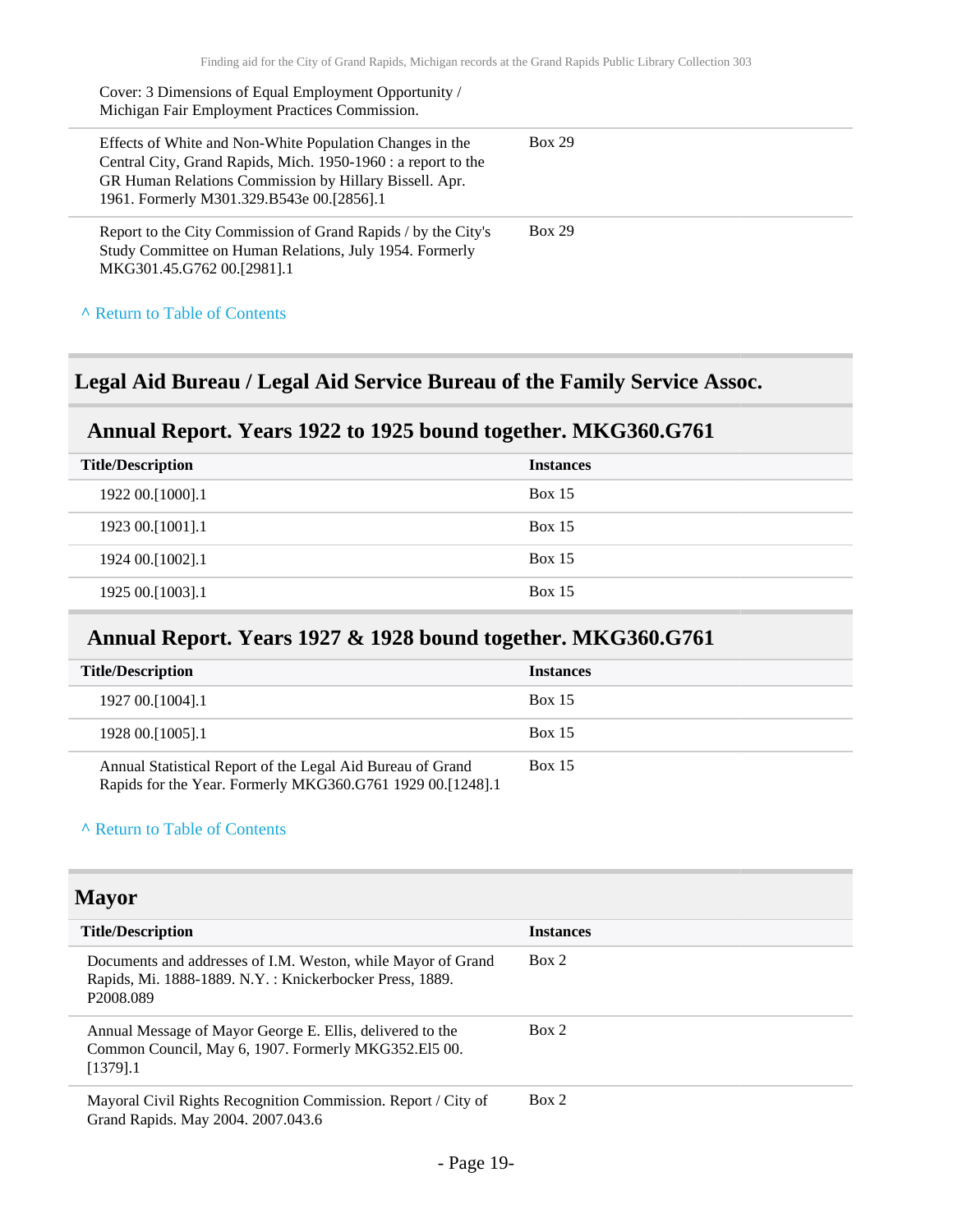## <span id="page-19-0"></span>**Parking Authority / Parking Services**

| <b>Title/Description</b>                                                                                                                                                                                                                    | <b>Instances</b> |
|---------------------------------------------------------------------------------------------------------------------------------------------------------------------------------------------------------------------------------------------|------------------|
| A Parking Program for Grand Rapids, Michigan / Prepared<br>for the City of Grand Rapids by Wilbur Smith and Associates,<br>New Haven, Conn. Sept. 4, 1956 Formerly M388.33.Sm68p 00.<br>$[3346]$ .1                                         | Box 26           |
| Parking Study. Demands and Needs. Religion, Education, Cultural<br>Area Plan, Grand Rapids Michigan / Prepared for City of Grand<br>Rapids by Wilbur Smith and Associates, New Haven, Conn. May<br>1971. Formerly M725.38.Sm68p 00.[3348].1 | Box 26           |

### **^** [Return to Table of Contents](#page-1-0)

## <span id="page-19-1"></span>**Parks & Recreation / Park Department.**

| <b>Title/Description</b>                                                                                                            | <b>Instances</b>  |
|-------------------------------------------------------------------------------------------------------------------------------------|-------------------|
| Postcard like format. "Cross Country Skiing" image, with data of<br>Indian Trails Golf Course and Aman Park cross country services. | <b>Box 23</b>     |
| Pathway to the Future : results & recommendations. Flyer, RE:<br>Parks & Recreation Master Plan 1997-2001. 00.[12].1                | Box 23            |
| Planning Map of Monroe Ampitheater. ca. 1970's 2012.113                                                                             | Drawer<br>FF.IX.A |

#### **^** [Return to Table of Contents](#page-1-0)

## <span id="page-19-2"></span>**Public Recreation Board. Annual Report.**

| <b>Title/Description</b>                                                                                                                                                                                                                                                                                                                                                                                                                                                             | <b>Instances</b> |
|--------------------------------------------------------------------------------------------------------------------------------------------------------------------------------------------------------------------------------------------------------------------------------------------------------------------------------------------------------------------------------------------------------------------------------------------------------------------------------------|------------------|
| The Sphere of Recreation in Grand Rapids. 1958/59 Report, 1960<br>Calendar. 00.[3523].1                                                                                                                                                                                                                                                                                                                                                                                              | <b>Box 23</b>    |
| State of Michigan in the Supreme Court. Appeal to the Supreme<br>Court from the Superior Court of GR in Chancery. Charles S.<br>Briggs, et al vs City of Grand Rapids  G.R. : American Brief &<br>Record Co., G.R., ca. 1929 Garson Taggart; Dale Souter & Robert<br>S. Tubbs RE: Complaint against the City for selling to the Board<br>of Education, part of the land acquired by deed from Charles S.<br>Briggs in 1911 for Briggs Park  Formerly M333.33.G762 00.<br>$[2917]$ .1 | <b>Box 23</b>    |
| Street Trees in Grand Rapids / prepared by the Park Department                                                                                                                                                                                                                                                                                                                                                                                                                       | <b>Box 23</b>    |

and co-operation of Municipal Affairs Committee.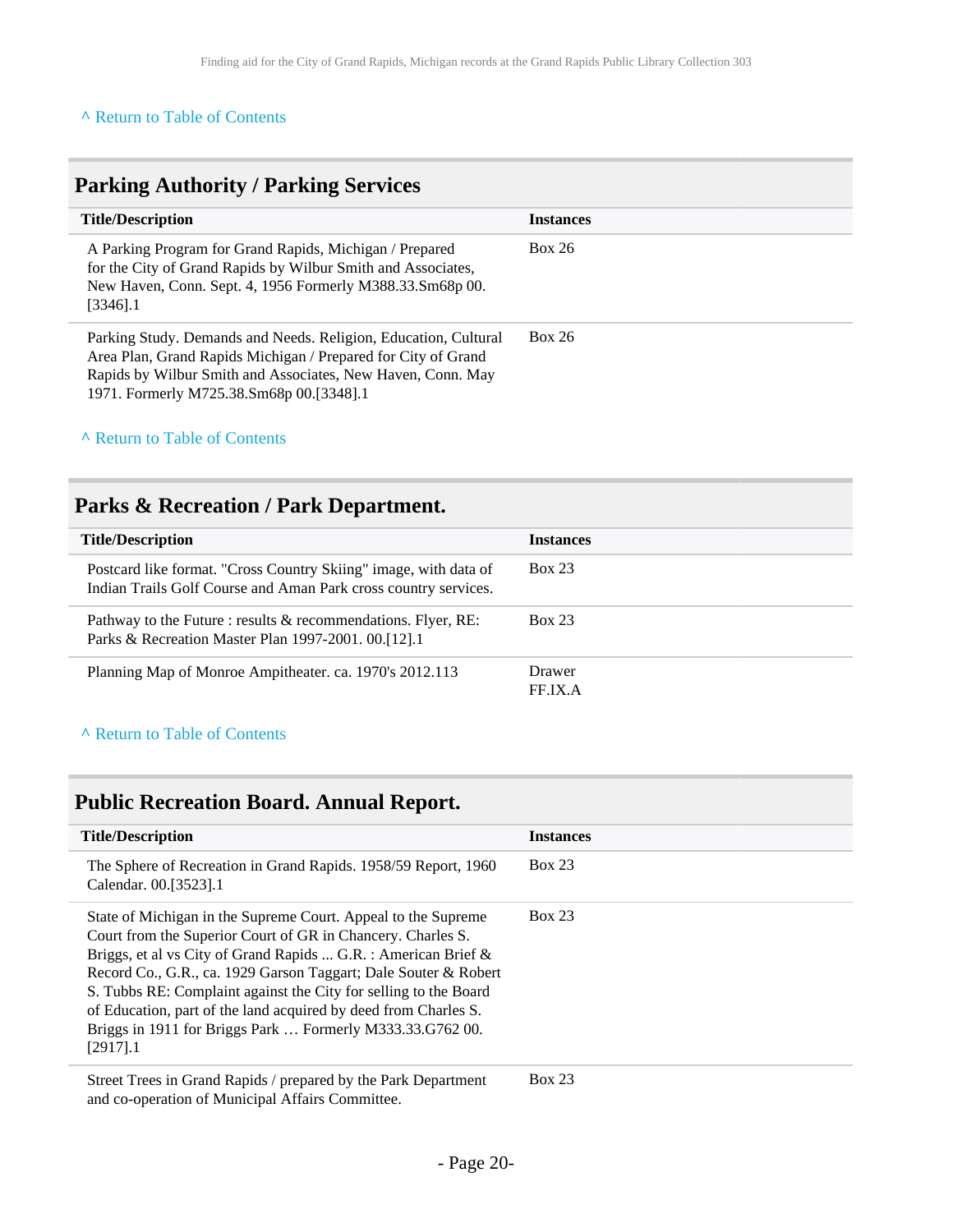## <span id="page-20-0"></span>**City Planning Commission**

## <span id="page-20-1"></span>**Annual Progress Report / Annual Report.**

| <b>Title/Description</b>                                                                                                                                                                                                          | <b>Instances</b> |
|-----------------------------------------------------------------------------------------------------------------------------------------------------------------------------------------------------------------------------------|------------------|
| 1956 00.[3831].1                                                                                                                                                                                                                  | <b>Box 26</b>    |
| 1957 00.[3831].2                                                                                                                                                                                                                  | <b>Box 26</b>    |
| A Long Range Capital Budget Study / Capital Budget<br>Committee of the City Planning Commission. C. Dewey<br>Allen & Paul Moore, CoChairmen. Ca. 1951 Formerly<br>MKG711.G762L 00.[3832].1                                        | <b>Box 26</b>    |
| Master Plan, including Master Street Plan, 1962.                                                                                                                                                                                  | <b>Box 26</b>    |
| [Report. Capital Improvement Project] ca. 1963. Includes charts<br>& graphs. Includes a set of stapled pages on Onion Skin paper,<br>and three sheets of charts. 00.[1749].1                                                      | <b>Box 26</b>    |
| Paper. 00.[1749].2                                                                                                                                                                                                                | <b>Box 26</b>    |
| Sources of funds, Proposed Five-Year Program. 00.[1749].3                                                                                                                                                                         | <b>Box 26</b>    |
| Capital Program chart. 00.[1749].4                                                                                                                                                                                                | <b>Box 26</b>    |
| Proposed Five Year chart.                                                                                                                                                                                                         | <b>Box 26</b>    |
| Grand River Edges. Draft script for outdoor city history signs,<br>for x x Park / Designed by Chris Gray of the City Planning<br>Dept.; historical data by Gordon Olson, edited by Marcie Beck.<br>[ca. 2001/2002]. 00.[2557].1-8 | <b>Box RB4</b>   |
| Profile of General Demographic Characteristics. Kent County,<br>Michigan. Grand Rapids, Michigan. Grand Rapids Census<br>Tracts. 2000. 2007.043.6                                                                                 | <b>Box 26</b>    |

#### **^** [Return to Table of Contents](#page-1-0)

## <span id="page-20-2"></span>**Police Department**

| <b>Title/Description</b>                                                                | <b>Instances</b> |
|-----------------------------------------------------------------------------------------|------------------|
| Annual Report. 2005 2007.053.1                                                          | Box 8            |
| History, G.R.P.D., 1871-1971 : one hundred years service to<br>Grand Rapids. 00.[603].1 | Box 8            |
|                                                                                         |                  |

### <span id="page-20-3"></span>**Harley Davison Motorcyles**

| <b>Title/Description</b> |  |
|--------------------------|--|
|--------------------------|--|

**Title/Description Instances**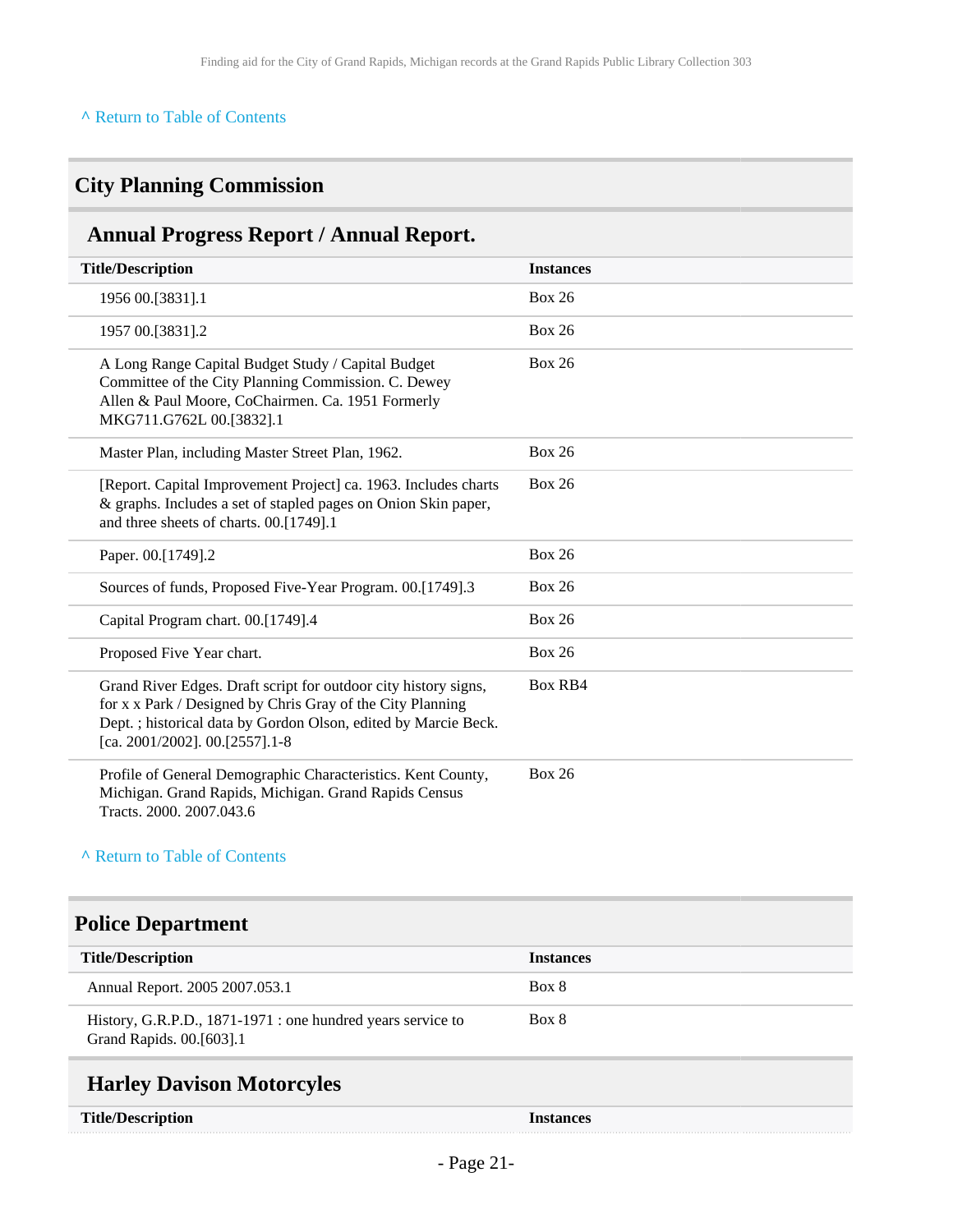<span id="page-21-0"></span>

| Magazine Ad. American City, Oct. 1942, pg. 116. "Grand<br>Rapids Has Used Harley-Davidsons Exclusively since 1915!"<br>Image shows police [Grand Rapids?] on motorcycles [Harley-<br>Davidsons?] P2008.026 | Box 8            |
|------------------------------------------------------------------------------------------------------------------------------------------------------------------------------------------------------------|------------------|
| City of Grand Rapids. Police Department Dedication. Laser<br>copy of floor plans. 2003.073                                                                                                                 | Box 8            |
| <b>Harriett Hill</b>                                                                                                                                                                                       |                  |
| <b>Title/Description</b>                                                                                                                                                                                   | <b>Instances</b> |
| Biographical                                                                                                                                                                                               | Box 8.3          |
| Bio oversized                                                                                                                                                                                              | Box 8.3          |
| <b>Police Court</b>                                                                                                                                                                                        |                  |
| <b>Title/Description</b>                                                                                                                                                                                   | <b>Instances</b> |
| B23 P468. No. 76. City of Grand Rapids vs. Serenus Wenger<br>and Alexander Connors. Breach of Peace. Jan. 1897. Brown                                                                                      | Box 8            |

<span id="page-21-1"></span>

| Envelop and Warrant. 00.[1737].1                                                                                                                                                                                                    |       |
|-------------------------------------------------------------------------------------------------------------------------------------------------------------------------------------------------------------------------------------|-------|
| P23 P478 No. 96. City of Grand Rapids vs. Henry Schuler, Birt<br>& Willit Washington, Cornelius Baker. Coasting with hand<br>sleds on streets not designated for this activity. Feb. 1897 Brown<br>Envelop and Warrant. 00.[1738].1 | Box 8 |
| Standing Rules of the Board of Police & Fire Commissioners<br>of the City of Grand Rapids. G.R. : I.S. Dygert Steam Printing<br>House, 1889. Formerly MKG352.2.G761s 00.[3266].1                                                    | Box 8 |
| City of Grand Rapids Police ManualRules & Regulations,<br>1898. Formerly MKG352.2.G761m 00.[1676].1                                                                                                                                 | Box 8 |

## <span id="page-21-2"></span>**Dept. of Public Safety.**

| <b>Title/Description</b>                                                                                                                                                                                                     | <b>Instances</b> |
|------------------------------------------------------------------------------------------------------------------------------------------------------------------------------------------------------------------------------|------------------|
| Paper to be read before the Public Safety Section of the National<br>Safety Congress, Louisville, Ky., Oct. 2, 1924 / by James<br>Sinke, Director of Public Safety, Grand Rapids, Mich. Formerly<br>MKG342.0.Si6 00.[3076].1 | Box 8            |
| Think: an analysis of Automobile accident causes / issued by<br>the Dept. of Public Safety, GR., 1926. Dean Hicks Formerly<br>MKG614.8.G76 00.[3417].1                                                                       | Box 8            |

## **Dept. of Public Safety. Division of Police**

## **Traffic Ordinances and Street Guides Formerly MKG388.G761**

| <b>Title/Description</b> | <b>Instances</b> |
|--------------------------|------------------|
| 1928 00. [3418]. 1       | Box 8            |
| 1936 00.[1504].1         | Box 8            |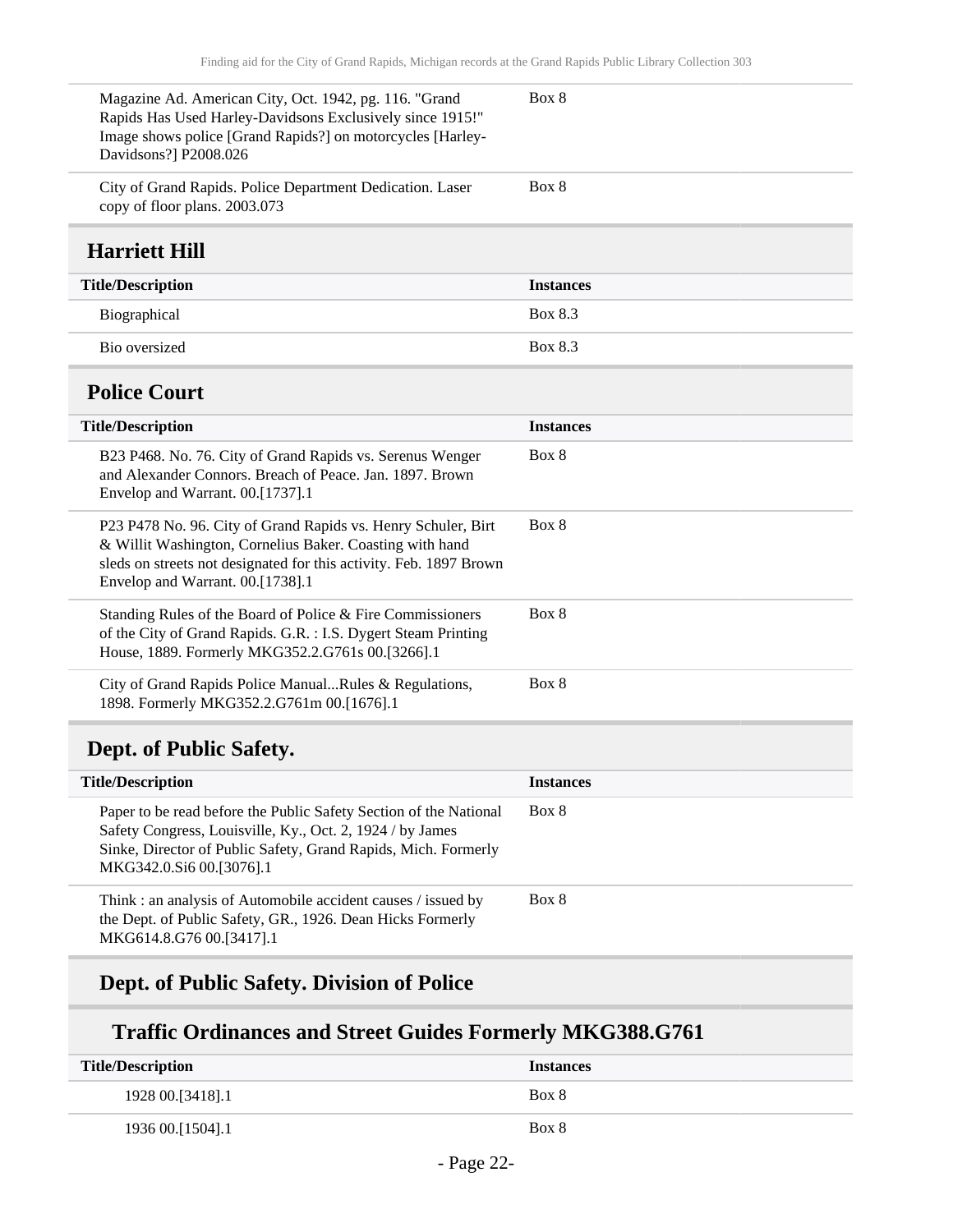| 1941 / As passed by City Commission & compiled by City<br>Clerk. 00.[1378].1                                                                                                                                                                                                                                                       | Box 8 |
|------------------------------------------------------------------------------------------------------------------------------------------------------------------------------------------------------------------------------------------------------------------------------------------------------------------------------------|-------|
| No. 1291. Oct. 1950 / As passed by City Commission $\&$<br>compiled by City Clerk. 00.[1365].1                                                                                                                                                                                                                                     | Box 8 |
| No. 1291, Amended Ordinance NO. 1426, Apr. 1960 / / As<br>passed by City Commission & compiled by City Clerk. 00.<br>$[1364]$ .1                                                                                                                                                                                                   | Box 8 |
| National Safety Council, GR Division. Vital Points of the<br>Traffic Ordinances of GR. GR Division of the National<br>Safety Council, Assoc. of Commerce. n.d. 00.[1746].1                                                                                                                                                         | Box 8 |
| Traffic Engineering Division. Truck Routes. Apr. 20, 1953<br>[Graphic Clipping. Map] Publication Source unknown,<br>pg. 88 Includes Leonard St. / M-50 on the North, South<br>Beltline / M-37 on the South, East Beltline on the East, and<br>West Beltline / M-50 on the West, Rt. 131 is still shown as<br>Division. 00.[5684].1 | Box 8 |
| Accident prevention manual / Cit of GR, n.d. Forward by<br>Kurt Kimball, City Manager from 1987-2009. 00.[2651].1                                                                                                                                                                                                                  | Box 8 |

## <span id="page-22-0"></span>**Morals Efficiency Commission**

| <b>Title/Description</b>                                                                                                                                                                                                                                                               | <b>Instances</b> |
|----------------------------------------------------------------------------------------------------------------------------------------------------------------------------------------------------------------------------------------------------------------------------------------|------------------|
| Minutes of the Meetings, Jan. 13, 1913-Dec. 22, 1918                                                                                                                                                                                                                                   | Box 8            |
| <b>Biographical / Historical</b>                                                                                                                                                                                                                                                       |                  |
| This group had a budget, part of which appears to have<br>been used for an official investigator of incidences of<br>immorality, which may be associated with crime. They<br>have the cooperation of the police, but may have been more<br>associated with social service and welfare. |                  |

### **^** [Return to Table of Contents](#page-1-0)

## <span id="page-22-1"></span>**Public Museum of Grand Rapids Formerly Grand Rapids Public Museum**

| <b>Title/Description</b>                                                                                                     | <b>Instances</b> |
|------------------------------------------------------------------------------------------------------------------------------|------------------|
| The Presence of the Past : the Public Museum of Grand Rapids at<br>150 / by Julie Christianson Stivers. P2004.045.1-2 copies | Box 21           |
| 1) First Annual Report of the Art and Museum Commissioners,<br>Grand Rapids, MI, 1918.                                       | Box 21           |
| 2) Grand Rapids Art and Museum Commission, 1929-1930. 00.<br>$[5821]$ .1                                                     | <b>Box 21</b>    |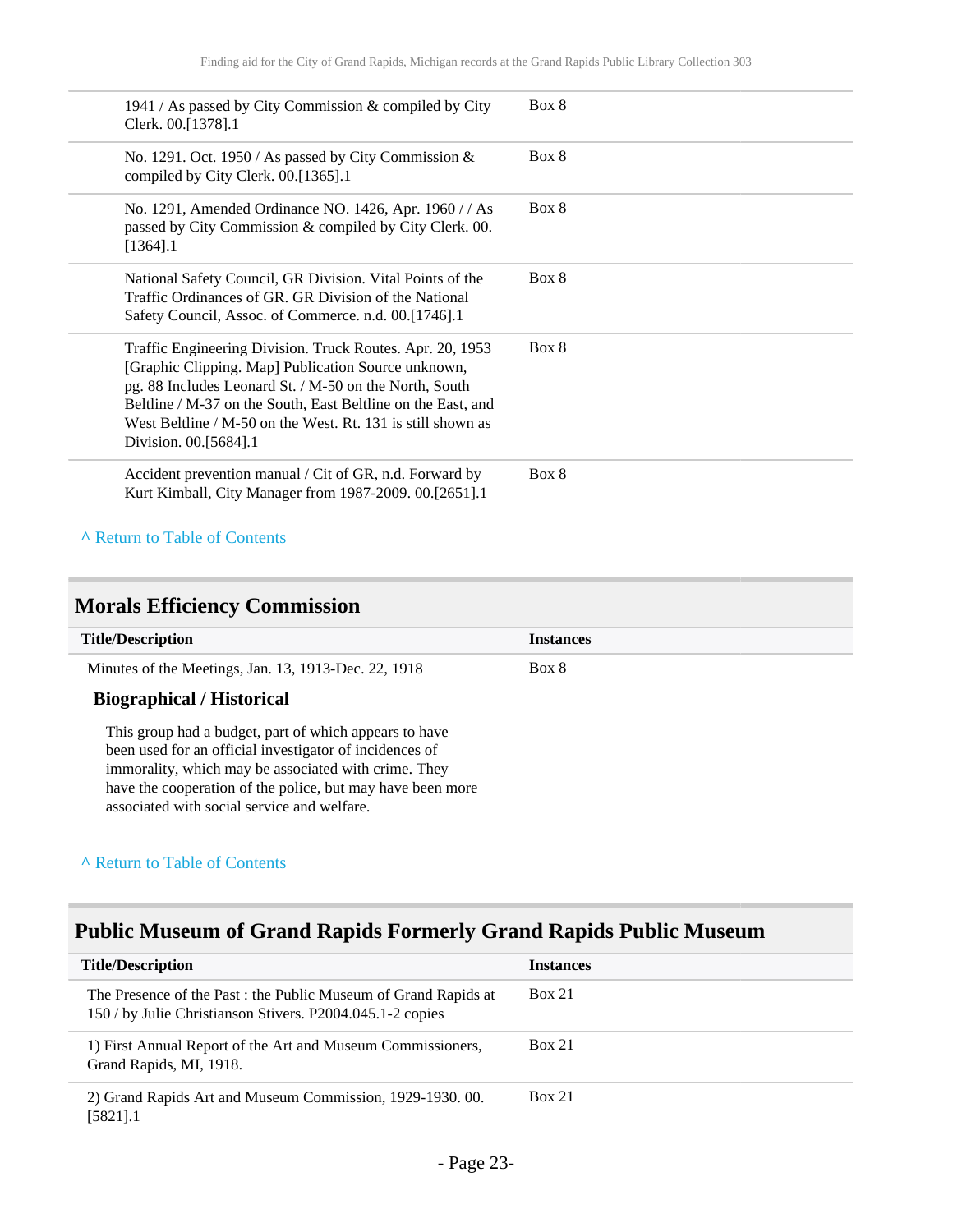## <span id="page-23-0"></span>**Department of Public Service. Division of Engineering.**

| <b>Title/Description</b>                                                                                                                                                                                                                                                     | <b>Instances</b> |
|------------------------------------------------------------------------------------------------------------------------------------------------------------------------------------------------------------------------------------------------------------------------------|------------------|
| Rules and Regulations Pertaining to Sidewalk Repair 1954.<br>1986.507                                                                                                                                                                                                        | Box 6.75         |
| State of Michigan. The Supreme Court. Record. Mary May vs.<br>City of Grand Rapids. G.R. : Martin & Wurzburg, 1895. Trespass.<br>June 1893. RE: Mary May claims injuries due to the City's neglect<br>in maintaining the sidewalks. Formerly MKG347.9.M45 00.<br>$[3144]$ .1 | Box 6.75         |

### **^** [Return to Table of Contents](#page-1-0)

### <span id="page-23-1"></span>**Public Welfare / Board of Poor Commissioners.**

## <span id="page-23-2"></span>**Annual Report of the Board of Poor Commissioners to the Common Council of the City of Grand Rapids ...**

| <b>Title/Description</b>                                                                                                                                                                        | <b>Instances</b> |
|-------------------------------------------------------------------------------------------------------------------------------------------------------------------------------------------------|------------------|
| 1900 1998.087.6                                                                                                                                                                                 | <b>Box 28</b>    |
| Address of Superintendent of Poor, Stanley Jackowski in the<br>series of talks at the Library on how the City Spends Your<br>Money? Jan. 9, 1909. Formerly MKG352.4.J13 00.[3085].1             | <b>Box 28</b>    |
| Report of the Public Welfare Commission of Grand Rapids,<br>Michigan. Presented to the Common Council, Nov. 10, 1913.<br>[G.R.?]: Peninsular Press Printers, Formerly MKG361.G76 00.<br>32671.1 | <b>Box 28</b>    |

## <span id="page-23-3"></span>**Welfare Guidance Bureau. Annual Report Formerly MKG362.G76**

| <b>Title/Description</b>                                                                                                                      | <b>Instances</b> |
|-----------------------------------------------------------------------------------------------------------------------------------------------|------------------|
| 1929/1930 [Welfare Guidance Department Report] Including<br>Letter to City Manager George W. Welsh & Yearly Statistical<br>Report 00.[3282].1 | <b>Box 25</b>    |
| 1935-1936. Annual Report, Welfare Guidance Bureau. To:<br>Mr. C. Sophus Johnson, City Manager. From Marie A. Gezon,<br>Director. 00.[3283].1  | <b>Box 25</b>    |

#### **^** [Return to Table of Contents](#page-1-0)

### <span id="page-23-4"></span>**Board / Dept. of Public Works**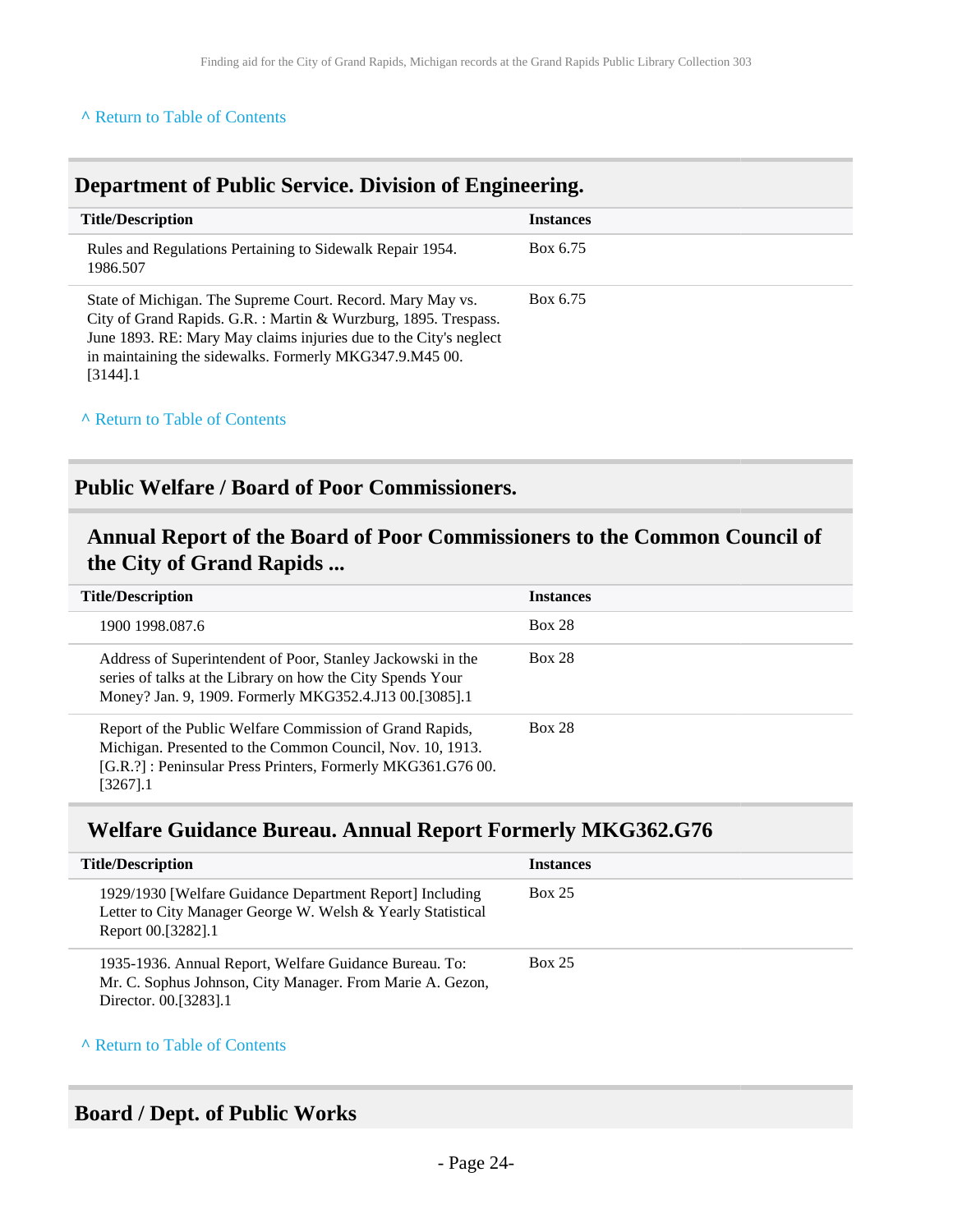## <span id="page-24-0"></span>**Pure Water Commission / Water**

| <b>Title/Description</b>                                                                                                                                            | <b>Instances</b> |          |
|---------------------------------------------------------------------------------------------------------------------------------------------------------------------|------------------|----------|
| Address of the Pure Water Commission to the Honorable<br>Mayor and Common Council  Feb. 28, 1910 Formerly<br>MKG352.6.G77a 00.[3078].1                              | Box 6            | Folder 2 |
| Grand Rapids Water System 1998 Water Quality Report.<br>Folding flyer showing a water tap with the City logo as the<br>water drop coming out of the spout. 2004.034 | Box 6            | Folder 3 |

## <span id="page-24-1"></span>**Grand Rapids Water System. Water Quality Report.**

| <b>Title/Description</b>                                                                                                                                                                                                                             | <b>Instances</b> |                     |
|------------------------------------------------------------------------------------------------------------------------------------------------------------------------------------------------------------------------------------------------------|------------------|---------------------|
| 2003 00.[2794].1                                                                                                                                                                                                                                     | Box 6            | Folder 4            |
| 2006 00.[5542].1                                                                                                                                                                                                                                     | Box 6            | Folder 4            |
| 2007 00.[5542].2                                                                                                                                                                                                                                     | Box 6            | Folder 4            |
| Grand Rapids Water Works. Report of A.C. Sekell on an<br>additional supply of Pure Water, 1885. Also a report of the<br>Board of Public Works, transmitting the same to the Common<br>Council. Formerly MKG628.1.G762 00.[3404].1                    | Box 6            | Folder 5            |
| Matters pertaining to the Inspection Department of the Board<br>of Public Works / by A. Wurzburg] Feb. 3, 1909. Formerly<br>MKG352.6.G76 00.[1326].1                                                                                                 | Box 6            | Folder 6            |
| Report on Grand Rapids Engineers' Club Water committee,<br>Ralph K. Merrill, Chairman. Oct. 20, 1958 Cover title: Report<br>of Committee on Pure Water Supply, Grand Rapids Engineers'<br>Club Formerly MKG628.1.G77 00.[3398].1                     | Box 6            | Folder <sub>7</sub> |
| Report to the Pure Water Commissioners of the City of<br>Grand Rapids, Mich. For an Improved System of Water<br>Supply, Dec. 9, 1899. Seymour & Muir Printing Co. Formerly<br>MKG352.6.G77 00.[3081].1                                               | Box 6            | Folder <sub>8</sub> |
| Secretary's Report to Grand Rapids Pure Water Commission on<br>Filtered Water Supply. ca. 1918 Formerly MKG352.6.G77s 00.<br>$[3080]$ .1                                                                                                             | Box 6            | Folder 9            |
| The Story of Water Supply / by Willing Water : a trip behind<br>your water faucet / Am. Water Works Assoc., 1954. Dist. by<br>City of GR, Water Dept. 00.[1752].1                                                                                    | Box 6            | Folder 10           |
| Tables showing the location, size and length of water mains in<br>distribution system, also water pressure at different sections of<br>City / Dept. of Public Service, City of Grand Rapids, 1927. c.1<br>00.[3049].1 / c.2 00.[3401].1              | Box 6            | Folder 11           |
| A Town Cannot Grow Faster Than Its Water System : Facts and<br>Figures on the Water Expansion Program of the city of GR /<br>Public Relations Office, City Hall, ca. 1954. Includes ill. Sketch<br>of Lake Michigan Pipeline  and others 00.[1751].1 | Box 6            | Folder 12           |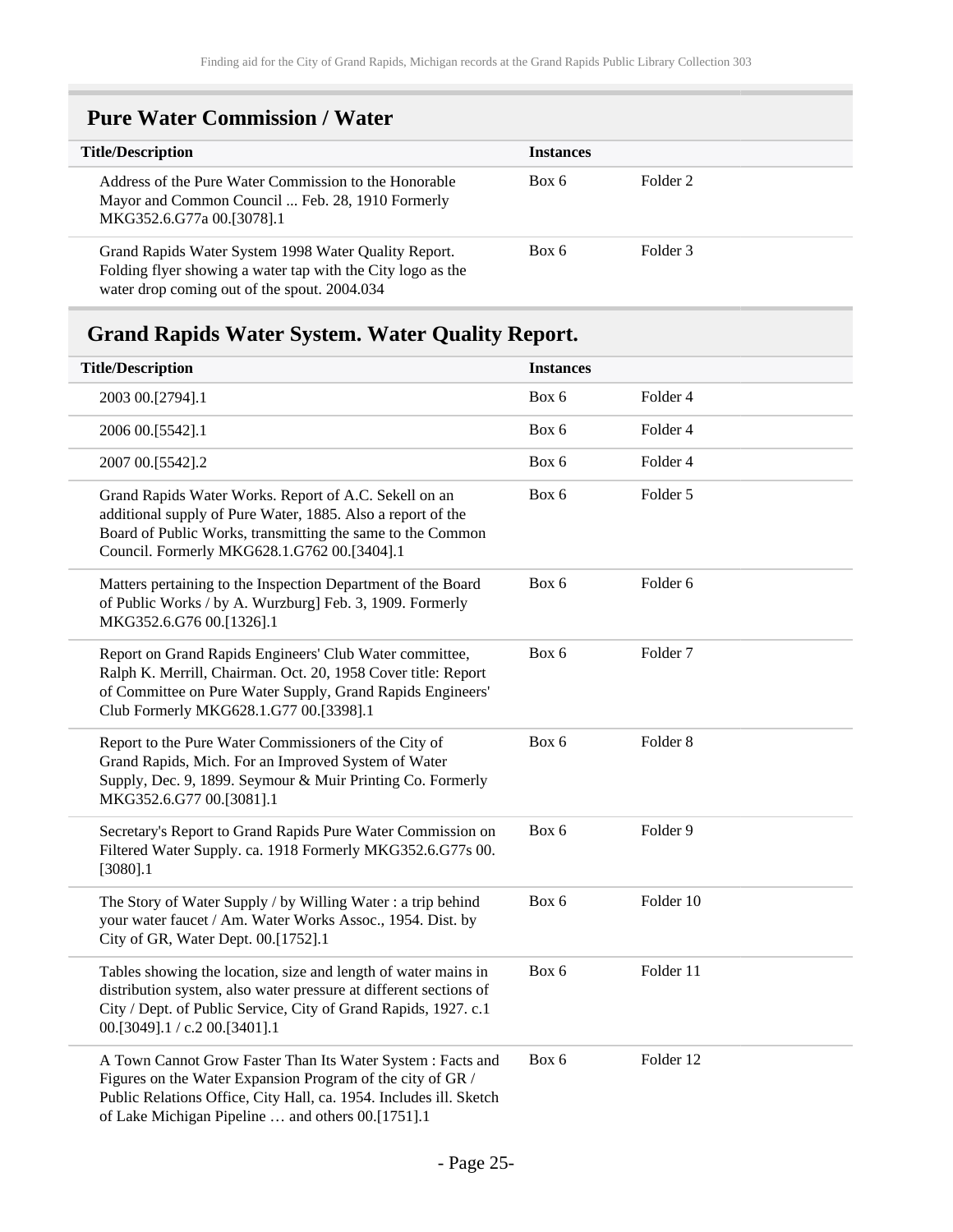| Water Distribution System as directed by Resolution 2430,<br>June 7, 1955, City of GR. / prepared under the direction of<br>Donald M. Oakes, City Manager. Report. Aug. 1955 Formerly<br>MKG628.1.G763 00.[3406].1                       | Box 6 | Folder 13 |
|------------------------------------------------------------------------------------------------------------------------------------------------------------------------------------------------------------------------------------------|-------|-----------|
| Water Pollution Control Center / City of GR, Dept. of Public<br>Works, ca. 1964. Includes site sketch of GR Sewage Treatment<br>Plant, Market Ave. 00.[1747].1                                                                           | Box 6 | Folder 14 |
| Water Supply. Report made to the Special Committee of the<br>Common Council of the City of Grand Rapids by Peter Hogan,<br>Engineer. Apr. 5, 1873. GR. : Daily Democrat Steam Printing<br>House, 1873. Formerly MKG628.1.G76 00.[3400].1 | Box 6 | Folder 15 |
| Water Waste in the Water Works Plants and Its Prevention : a<br>paper read before the Michigan Engineering Society at Lansing,<br>Mich., Jan. 24, 1899, by A.L. Holmes Formerly M628.17.H734<br>$00.$ [2944].1                           | Box 6 |           |
|                                                                                                                                                                                                                                          |       |           |

## <span id="page-25-0"></span>**Rules & Regulations**

| <b>Title/Description</b>                                                                                                                                                | <b>Instances</b> |           |
|-------------------------------------------------------------------------------------------------------------------------------------------------------------------------|------------------|-----------|
| Rules & Regulations made by the Board of Public Works of the<br>City of Grand Rapids. GR.: M.H. Clark & Co., 1875. Formerly<br>MKG628.1.G76r. Mar. 22, 1873 00.[3403].1 | Box 6            | Folder 16 |

## <span id="page-25-1"></span>**Grand Rapids Water Works, Water Rates and Rules and Regulations adopted by the Board of Public Works Formerly MKG628.1.G76r**

| <b>Title/Description</b>                                                                                                                                                                        | <b>Instances</b> |           |
|-------------------------------------------------------------------------------------------------------------------------------------------------------------------------------------------------|------------------|-----------|
| Mar. 19, 1881. 00. [1312]. 1                                                                                                                                                                    | Box 6            | Folder 16 |
| May 31, 1888 00. [3402]. 1                                                                                                                                                                      | Box 6            | Folder 16 |
| Mar. 28, 1891. 00. [3402]. 2                                                                                                                                                                    | Box 6            | Folder 16 |
| Rules and Regulations relative to Supplying Water and<br>Governing Plumbers  Revised & adopted, Dept. of Public<br>Service, GR. Jan. 1, 1926. Formerly MKG696.G76 00.[3840].1                   | Box 6            | Folder 17 |
| Water Works Plant  proposal, contract, limitations, conditions<br>& specifications / Lewis K. Davis. Indianapolis : Indiana<br>Printing & Mfg. Co., 1901. Formerly MKG628.1.D29 00.<br>[3407].1 | Box 6.3          |           |

### <span id="page-25-2"></span>**Sewage**

| <b>Title/Description</b>                                                                                                                                                                                            | <b>Instances</b> |
|---------------------------------------------------------------------------------------------------------------------------------------------------------------------------------------------------------------------|------------------|
| 1340. Ordinance.  to provide for the fixing and collection of<br>charges for the Service rendered by the Sewage Disposal System<br>City Commission, Aug. 25, 1952, R. Stanton Kilpatrick, City<br>Clerk 00.[1750].1 | Box 6.3          |
| A Report of a study for the modernization of the GR Filtration<br>Plan / by William M. Wallace & Douglas Feben.: Filtration                                                                                         | Box 6.3          |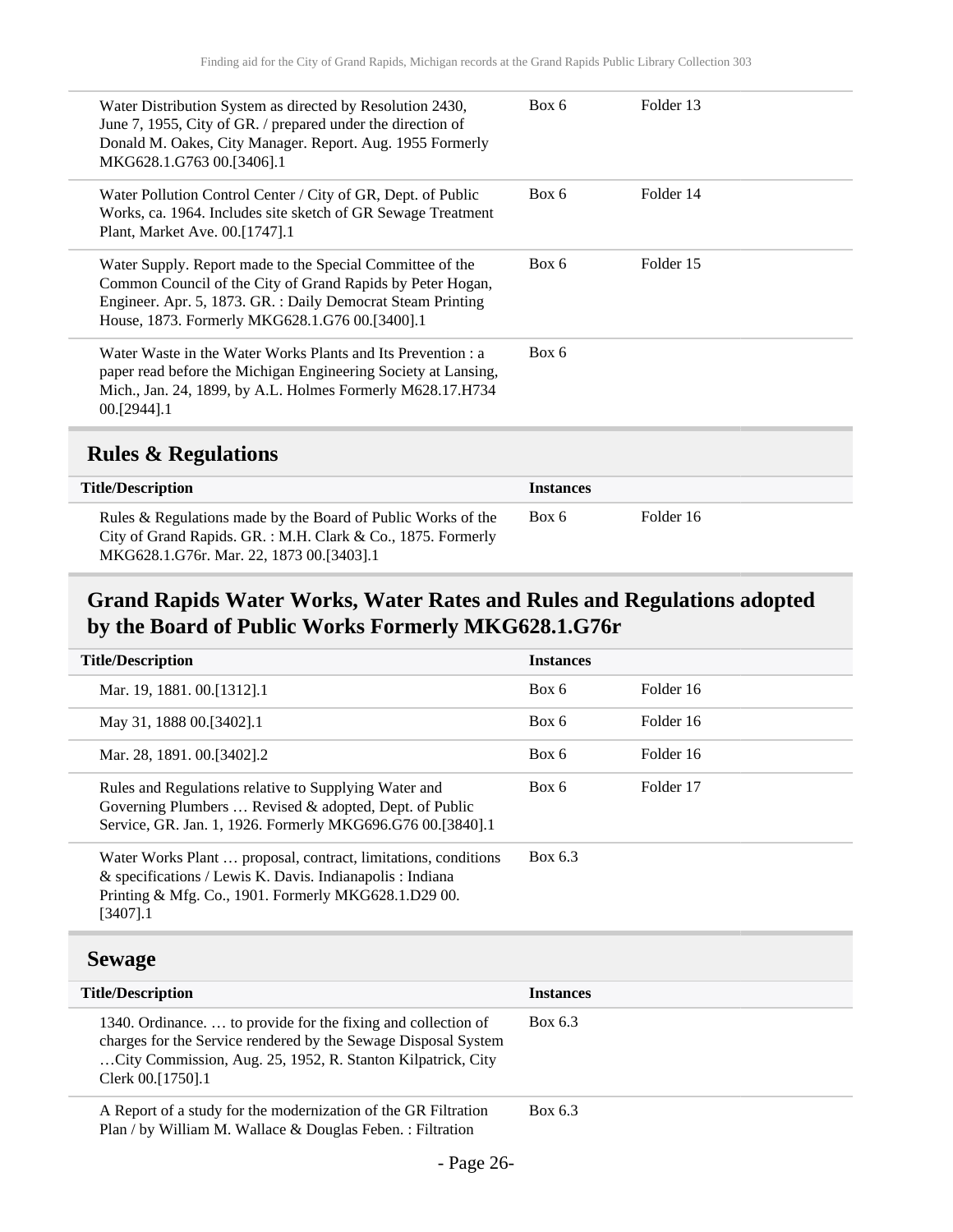Plant Study. Resolution 2910, Aug. 23, 1955, prepared under the direction of Donald M. Oakes, City Manager … Formerly MKG628.16.G762 00.[3408].1

| Sewage Disposal Construction / City of GR, Sanitary<br>Engineering Division. A list of projects and costs, n.d. Formerly<br>MKG352.6.G762 00.[3083].1 | Box 6.3 |
|-------------------------------------------------------------------------------------------------------------------------------------------------------|---------|
| State of Michigan. The Superior Court of Grand Rapids<br>City of Grand Rapids vs. Thomas J. Peter, contractor [South]                                 | Box 6.3 |
|                                                                                                                                                       |         |

End Sewer System] June, 1906. Bill of Interpleader. Formerly MKG347.4.P44 00.[3092].1

## <span id="page-26-0"></span>**[Waste Treatment Literature, ca. 2002] 2002.062c.1-4**

| <b>Title/Description</b>                                                                                                                                 | <b>Instances</b> |
|----------------------------------------------------------------------------------------------------------------------------------------------------------|------------------|
| 1. Grand Rapids Market Avenue Retention Basin, June 1992.                                                                                                | Box 6.3          |
| 2. Clean Water for Today : what is wastewater treatment? /<br>Produced by the Public Education Program. Water Environment<br>Federation, Alexandria, Va. | Box 6.3          |
| 3. About Wastewater Treatment : a Scriptographic booklet / by<br>Channing L. Bete Co., Inc, South Deerfield, Ma. 1988.                                   | Box 6.3          |
| 4. Household Hazardous Water : what you should $\&$ shouldn't<br>do / Water Environment Federation, 1987                                                 | Box 6.3          |

### <span id="page-26-1"></span>**Smoke Inspection**

| <b>Title/Description</b>                                                                                                                                                  | <b>Instances</b> |
|---------------------------------------------------------------------------------------------------------------------------------------------------------------------------|------------------|
| Report of the Smoke Inspector, Apr. 1, 1909.                                                                                                                              | <b>Box 25</b>    |
| Samuel A. Freshney. Annual Report of the Smoke Prevention<br>Department, Board of Public Works, City of Grand Rapids. Mar.<br>31, 1909. Formerly MKG628.5.G76 00.[3386].1 | <b>Box 25</b>    |

#### **^** [Return to Table of Contents](#page-1-0)

## <span id="page-26-2"></span>**Publications**

## <span id="page-26-3"></span>**City Briefs (newsletter for Departmental Directors)**

| <b>Title/Description</b>                                                                                                                             | <b>Instances</b> |
|------------------------------------------------------------------------------------------------------------------------------------------------------|------------------|
| May 12, 1978 2004.074 Has La Grande Vitesse illustration in<br>heading in red.                                                                       | <b>Box 19</b>    |
| The Year $2000$ : a look behind our city: 1850-2000<br>Sesquecentennial [directory] 2001.035b c.2 Includes images of<br>some GRPL staff/departments. | <b>Box 19</b>    |

### <span id="page-26-4"></span>**Grand Rapids Schools**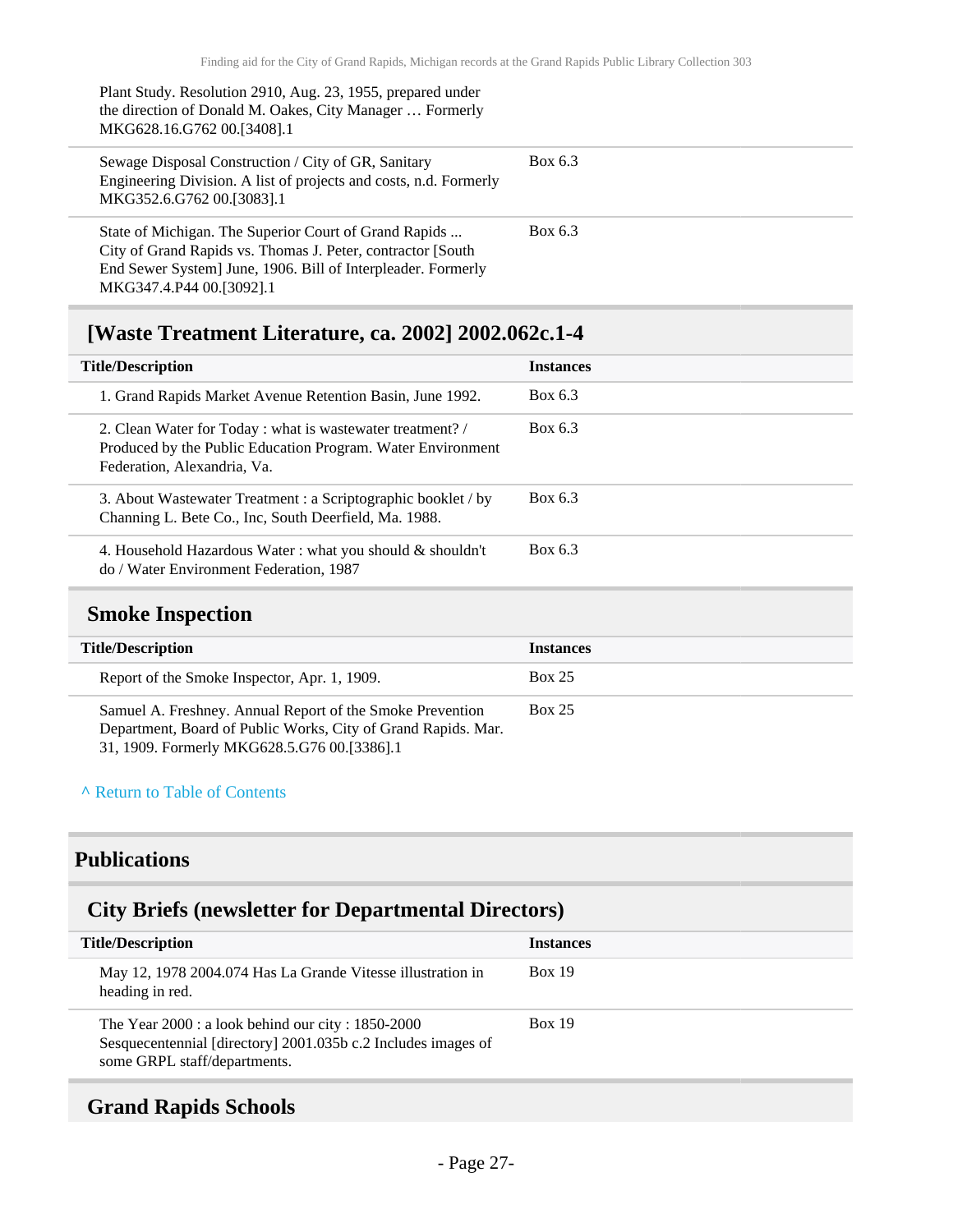| <b>Title/Description</b>                                                                                                                                                                                                                                   | <b>Instances</b> |
|------------------------------------------------------------------------------------------------------------------------------------------------------------------------------------------------------------------------------------------------------------|------------------|
| Extracts from the State Law & City Charter, relating to the<br>School District of the city of Grand Rapids, Mich. As of Mar.<br>1, 1916 / compiled by H.N. Morrill, Secy. Of the Board of Ed.<br>approved by Charles A. Watt, Assistant City Attorney. 00. | Box 5            |

[1322].1 Formerly MKG379.M83

## <span id="page-27-0"></span>**Board of Education.**

| <b>Title/Description</b>                                                         | <b>Instances</b> |
|----------------------------------------------------------------------------------|------------------|
| Board of Education Rights, Rev. Jan. 17, 1967. [Three typed]<br>sheets] 1986.484 | Box 4.5          |
| <b>Annual Report.</b>                                                            |                  |
| <b>Title/Description</b>                                                         | <b>Instances</b> |

<span id="page-27-1"></span>

| THE Description                                                                                                                                                | mstances       |
|----------------------------------------------------------------------------------------------------------------------------------------------------------------|----------------|
| 14th School Year ending Sept. 6, 1886. 00. [1332]. 1                                                                                                           | Box 5          |
| Budget. MKG379.1.G76.                                                                                                                                          | Box 5          |
| 1912-1913 00. [4041] . 1 / 160073                                                                                                                              | <b>Box 4.4</b> |
| 1922-1923 00.[4041].2                                                                                                                                          | <b>Box 4.4</b> |
| 1924-1925 00.[4041].3                                                                                                                                          | <b>Box 4.4</b> |
| 1932-1933 00. [4041] .4 / 433850                                                                                                                               | Box 4.4        |
| Members of the Board of Education, 1915. [Election Tally<br>chart]. Oversized, folded, with "Mr. Claude Hamilton" written on<br>the front folde. $00.5747$ ].3 | Box 4.6        |
| List of Teachers. Grand Rapids Public Scholl. White Printing<br>$Co., 1904-190500.5747$ .                                                                      | Box 4.4        |
| List of Teachers. Grand Rapids Public Scholl. White Printing<br>Co., 1905-1906 00.[5747].                                                                      | Box 4.4        |

## <span id="page-27-2"></span>**Directory of the Grand Rapids Public Schools Formerly MKG379.G76**

| <b>Title/Description</b> | <b>Instances</b> |
|--------------------------|------------------|
| 1934-1935 00.[4041].11   | Box 4.6          |
| 1951-1952 00. [4013]. 1  | Box 4.6          |
| 1952-1953 00.[4013].2    | Box 4.6          |
| 1953-1954 00. [4013] .3  | Box 4.6          |
| 1954-1955 00.[4013].4    | Box 4.6          |
| 1955-1956 00. [4013] .5  | Box 4.6          |
| 1956-1957 00.[4013].6    | Box 4.6          |
| 1957-1958 00.[4013].7    | Box 4.6          |
|                          |                  |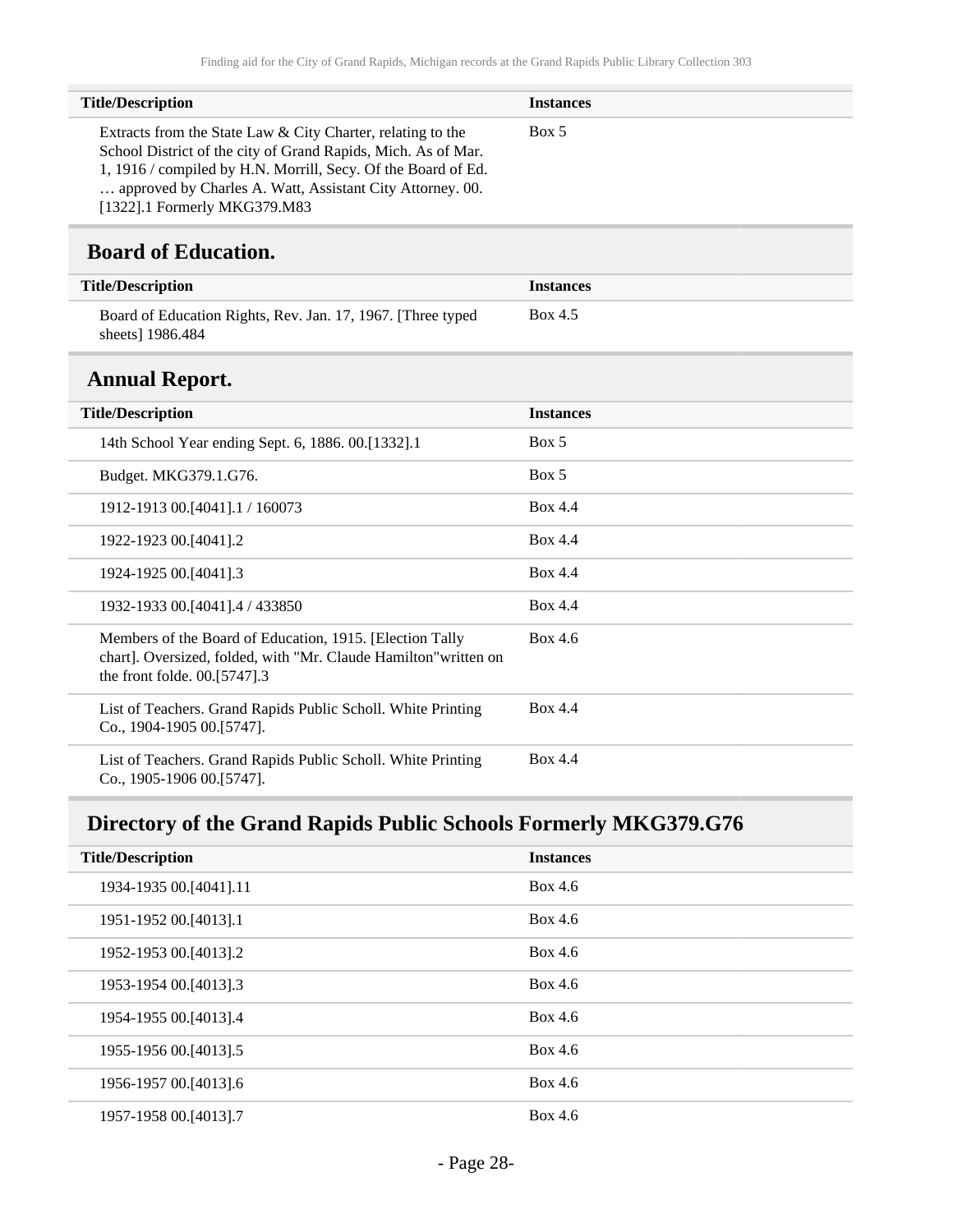| 1963-1964 00.[4013].8  | Box 4.6 |
|------------------------|---------|
| 1964-1965 00.[4013].9  | Box 4.6 |
| 1972-1973 00.[4013].10 | Box 4.6 |

## <span id="page-28-0"></span>**Law Suits**

 $\overline{a}$ 

| <b>Title/Description</b>                                                                                                                                                                                                                                        | <b>Instances</b> |
|-----------------------------------------------------------------------------------------------------------------------------------------------------------------------------------------------------------------------------------------------------------------|------------------|
| State of Michigan. The Supreme Court. Record. Board of<br>Education of the City of Grand Rapids, Petitioner vs. William B.<br>Brown and Mattie Brown, Respondents. RE: Taking of Brown<br>property for public school use. Formerly MKG347.2.G76 00.<br>[3093].1 | Box 5.5          |

## <span id="page-28-1"></span>**Grand Rapids Board of Education. Manual. MKG379.G76**

| <b>Title/Description</b>                | <b>Instances</b> |          |  |
|-----------------------------------------|------------------|----------|--|
| 1895-1896 00.[1417].1                   | Box 4            |          |  |
| 1898-1899 00.[1662].1                   | Box 4            |          |  |
| 1899-1900 00.[1418].1                   | Box 4            |          |  |
| 1900-1901 00.[1420].1                   | Box 4            |          |  |
| 1900-1901 00.[1420].2-3 original uncat. | Box 4            |          |  |
| 1901-1902 00.[1419].1 prev. cat.        | Box 4            |          |  |
| 1901-1902 00.[1419].2 original uncat.   | Box 4            |          |  |
| 1903-1904 00.[1416].1                   | Box 4            |          |  |
| 1904-1905 00.[1421].1                   | Box 4            |          |  |
| 1906-1907 00.[1422].1                   | Box 4            |          |  |
| 1907-1908, w folded map 00.[1427].1     | Box 4            |          |  |
| 1908/1909. 00.[1423].                   | Box 4            |          |  |
| 1909/1910. 00.[1424]                    | Box 4            |          |  |
| 1910/1911 00.[1425]                     | Box 4            |          |  |
| 1911/1912 00.[1426].1                   | Box 4            |          |  |
| 1912/13 00.[3671].1                     | Box 4.5          | Folder 1 |  |
| 1913/14                                 | Box 4.5          | Folder 1 |  |
| 1914/15                                 | Box 4.5          | Folder 1 |  |
| 1915-1916. 00.[1363].1                  | Box 4            |          |  |
| 1916/17                                 | Box 4.5          | Folder 1 |  |
| 1917/18                                 | Box 4.5          | Folder 1 |  |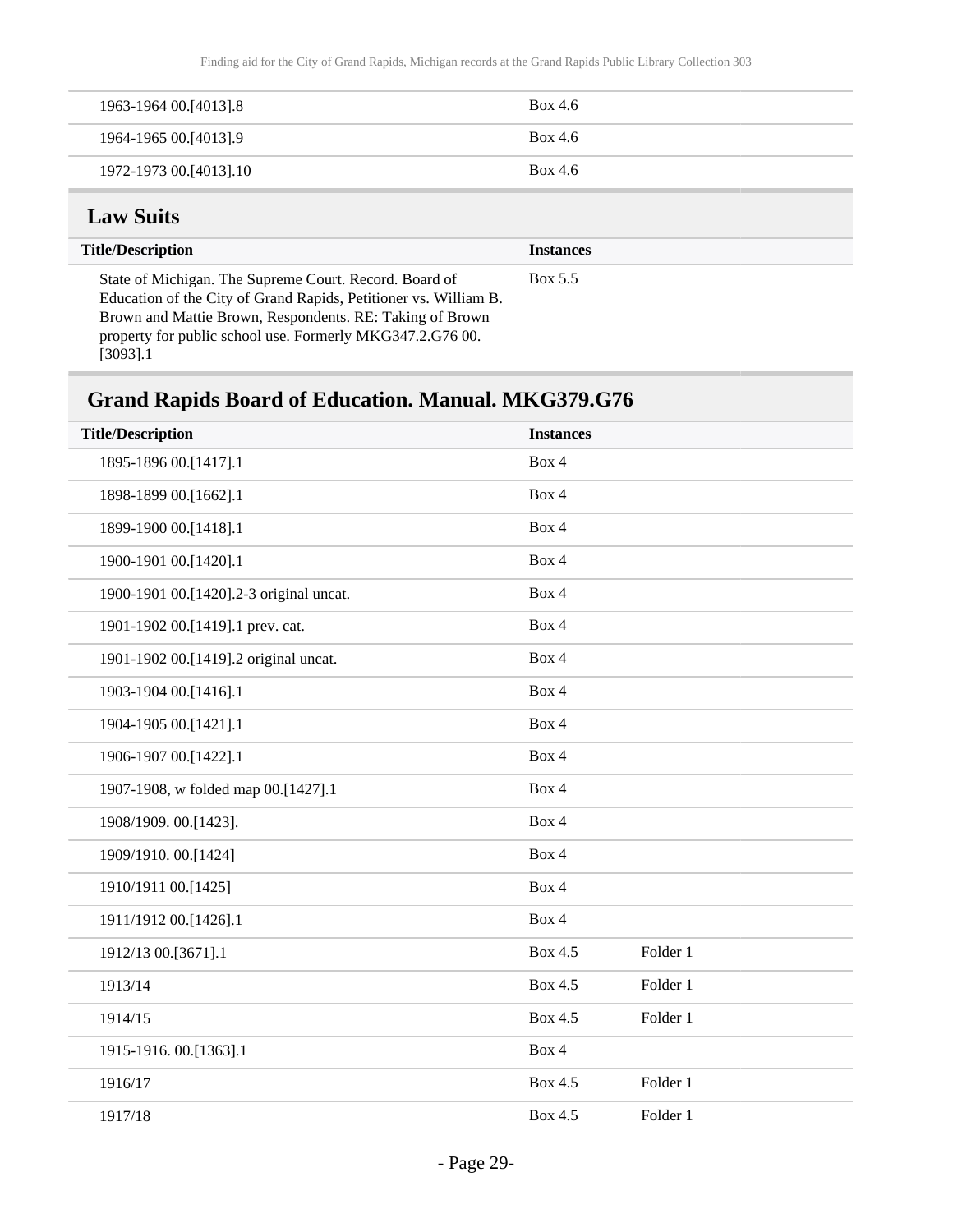| 1918/19                | Box 4.5 | Folder 1 |
|------------------------|---------|----------|
| 1919-1920. 00. [1362]. | Box 4   |          |
| 1920/21 00.[3671].7    | Box 4.5 | Folder 2 |
| 1921/22                | Box 4.5 | Folder 2 |
| 1922/23                | Box 4.5 | Folder 2 |
| 1923/24                | Box 4.5 | Folder 2 |
| 1924/25                | Box 4.5 | Folder 2 |

## <span id="page-29-0"></span>**Grand Rapids Board of Education. Manual. MKG379.G76 00.[3671].12**

| <b>Title/Description</b> | <b>Instances</b> |                     |
|--------------------------|------------------|---------------------|
| 1925/26                  | <b>Box 4.5</b>   | Folder <sub>3</sub> |
| 1926/27                  | <b>Box 4.5</b>   | Folder <sub>3</sub> |
| 1927/28                  | <b>Box 4.5</b>   | Folder <sub>3</sub> |
| 1928/29                  | <b>Box 4.5</b>   | Folder <sub>3</sub> |
| 1929/30                  | Box 4.5          | Folder <sub>3</sub> |
| 1930/31 00.[3671].17     | Box 4.5          | Folder 4            |
| 1931/32                  | Box 4.5          | Folder 4            |
| 1932/33                  | Box 4.5          | Folder 4            |
| 1933/34                  | <b>Box 4.5</b>   | Folder 4            |
| 1935/36 00.[3671].21     | <b>Box 4.5</b>   | Folder 5            |
| 1937/38                  | Box 4.5          | Folder 5            |
| 1938/39                  | Box 4.5          | Folder 5            |
| 1939/40 00.[3671].24     | Box 4.5          | Folder 5            |
| 1940/41 00.[3671].25     | Box 4.5          | Folder 6            |
| 1941/42                  | <b>Box 4.5</b>   | Folder 6            |
| 1942/43                  | Box 4.5          | Folder 6            |
| 1943/44                  | <b>Box 4.5</b>   | Folder 6            |
| 1944/45                  | <b>Box 4.5</b>   | Folder 6            |
| 1945/46 00.[3671].30     | <b>Box 4.5</b>   | Folder <sub>7</sub> |
| 1946/47                  | <b>Box 4.5</b>   | Folder <sub>7</sub> |
| 1947/48                  | Box 4.5          | Folder <sub>7</sub> |
| 1948/49                  | Box 4.5          | Folder <sub>7</sub> |
| 1949/50                  | Box 4.5          | Folder <sub>7</sub> |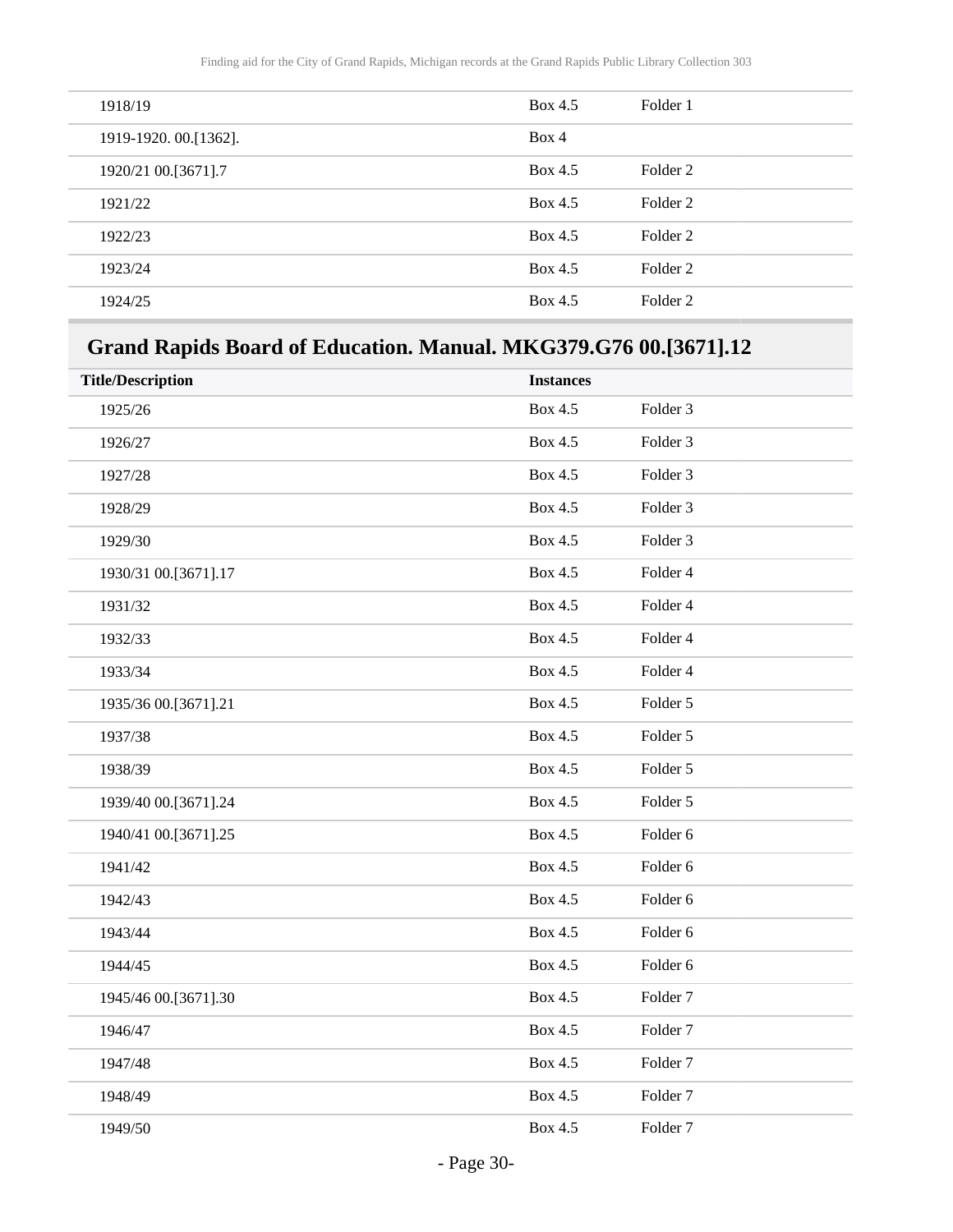<span id="page-30-0"></span>

| 1950/51 00.[3671].35                                                                                                                                                                   | Box 4.5          | Folder <sub>7</sub> |
|----------------------------------------------------------------------------------------------------------------------------------------------------------------------------------------|------------------|---------------------|
| <b>Board of Education. Proceedings. Formerly MKG379.1.G76</b>                                                                                                                          |                  |                     |
| <b>Title/Description</b>                                                                                                                                                               | <b>Instances</b> |                     |
| 1884-1885 00.[1333].1                                                                                                                                                                  | Box 5            |                     |
| 1895-1896 00.[1331].1                                                                                                                                                                  | Box 5            |                     |
| 1903-1904. Josephine A. Goss--cover title 00.[1334].1                                                                                                                                  | Box 5            |                     |
| Brochure, prepared for the delegates to the State Congress of<br>Parents and Teachers. Aug. 25-27, 1934. 00.[4041].5 / 462612                                                          | Box 4.4          |                     |
| Course of Study, 1906. 00.[4041].6                                                                                                                                                     | Box 4.4          |                     |
| Grand Rapids School Law. Rules and Regulations of the Board<br>of Education of the Schools, and of the Public Library. GR.:<br>Daily Eagle Steam Print, 1872. 00.[4041].9              | Box 4.4          |                     |
| Little Mother's League Classes / Public Schools, Grand Rapids,<br>Michigan; The Clinic for Infant Feeding, 1922. Formerly<br>MKG649.G76 00.[3385].1                                    | Box 4.4          |                     |
| Our Grand Rapids Schools: a brief statement of our philosophy,<br>objectives, practices. 1948 Formerly MKG379.G760. c. 1 00.<br>[4041].10 / c. 2 P2009.013                             | Box 4.4          |                     |
| Outlines of Lessons on Physiology and Hygiene, for use in the<br>public schools of Grand Rapids, Michigan. 1888. G.R. : H.A.<br>Horen, Book printer, Formerly MKG610.7.G76 00.[3444].1 | Box 4.4          |                     |
| Programs for Special Days. Board of Ed. Grand Rapids, Mi.<br>1935. (Social Activities Series Bulletin, no. 2) Formerly<br>MKG793.G76 00.[3845].1                                       | Box 4.4          |                     |

## <span id="page-30-1"></span>**Rules of the Board, School Regulations, Rules for Janitors**

| <b>Title/Description</b>                                                                    | <b>Instances</b> |
|---------------------------------------------------------------------------------------------|------------------|
| 1907, 1907 00. [1317]. 1                                                                    | <b>Box 4.4</b>   |
| 1907, 1913 00. [4041] .7                                                                    | <b>Box 4.4</b>   |
| 1907, 1918 00. [4041] .8                                                                    | <b>Box 4.4</b>   |
| Rules and Regulations of the Grand Rapids Public Schools.<br>Board of Ed. 1934. 00.[4042].1 | Box 4.4          |

## <span id="page-30-2"></span>**Surveys**

| <b>Title/Description</b>                                                                                                                                                                                      | <b>Instances</b> |
|---------------------------------------------------------------------------------------------------------------------------------------------------------------------------------------------------------------|------------------|
| Survey of Progress, Grand Rapids Public Schools, 1948/49<br>- 1952-53 / by Committee on Field Services, Department of<br>Education, University of Chicago. G.R. : Board of Education,<br>Sept. 1953. 1986.095 | Box 5            |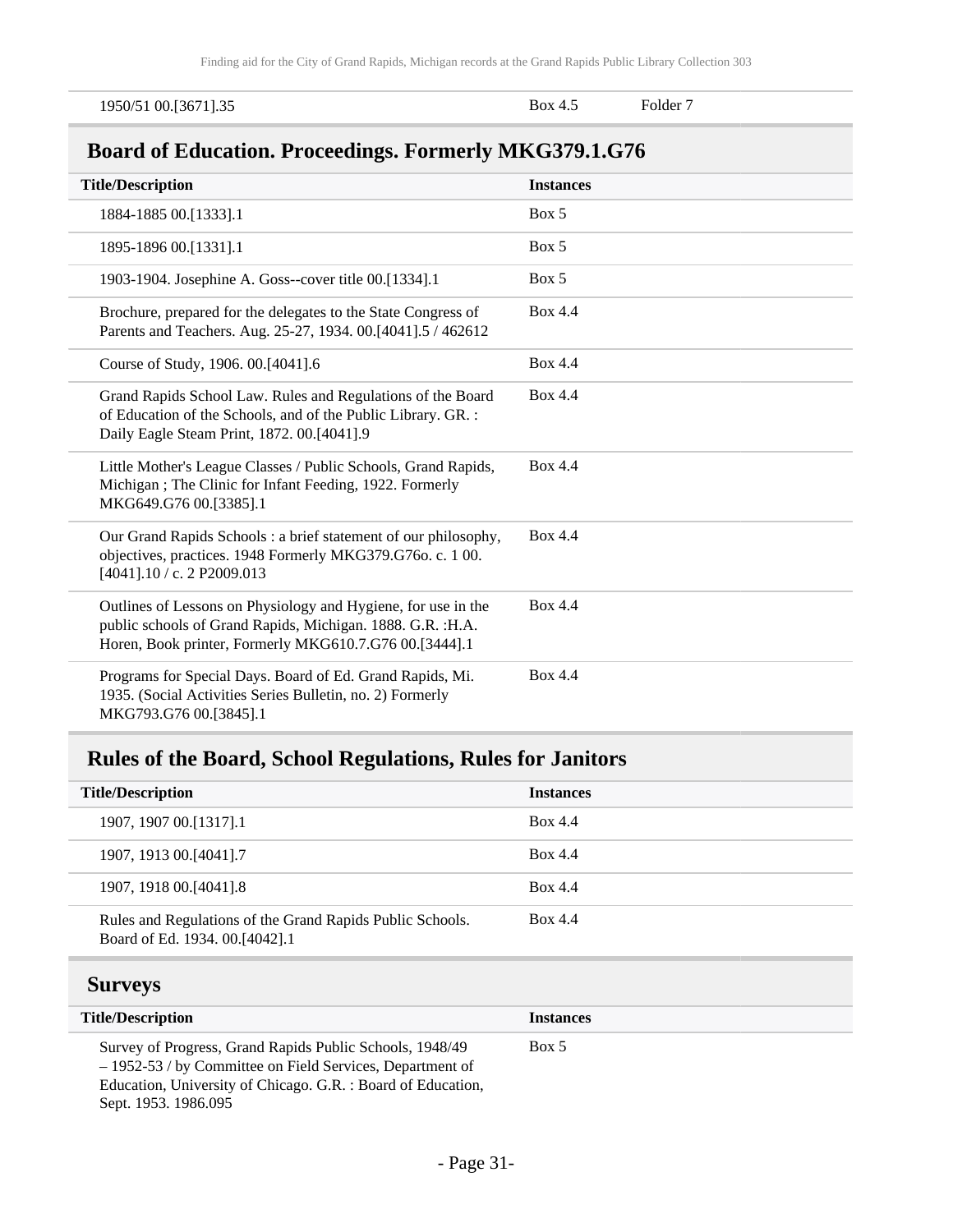## <span id="page-31-0"></span>**Board of Education. Dept. of Manual Training and Industrial Education.**

| <b>Title/Description</b>                                                                                                           | <b>Instances</b> |
|------------------------------------------------------------------------------------------------------------------------------------|------------------|
| Shop Talks, 5th, 6th, 7th and 8th Grades. n.d. Date received<br>stamp has: Dec. 10, 1925. Formerly MKG371.4.G76 00.<br>$[3355]$ .1 | Box 5.5          |

#### **^** [Return to Table of Contents](#page-1-0)

### <span id="page-31-1"></span>**Streets and Sanitation Department**

| Title/Description                                           | <i>Instances</i> |
|-------------------------------------------------------------|------------------|
| Waste Not. 2005/2006 Recycling District Collection Schedule | Box 8            |
| [with district maps] 2007.010                               |                  |

#### **^** [Return to Table of Contents](#page-1-0)

## <span id="page-31-2"></span>**Grand Rapids Grade Separate Commission**

| <b>Title/Description</b>                                                                                                                          | <b>Instances</b> |
|---------------------------------------------------------------------------------------------------------------------------------------------------|------------------|
| Report of GR Grade Separation Commission of the Proposed<br>Separation of Railroad & Street Grades in the City of GR. Jan.<br>1912. 00. [3420]. 1 | Box 6.75         |

#### **^** [Return to Table of Contents](#page-1-0)

## <span id="page-31-3"></span>**Zoning**

| <b>Title/Description</b>                                                                                                                    | <b>Instances</b> |
|---------------------------------------------------------------------------------------------------------------------------------------------|------------------|
| Zoning Ordinance for Grand Rapids, Mi. Eff. March 2, 1923.<br>2003.074 Formerly MKG711.G76                                                  | Box 11           |
| Zoning Ordinance for Grand Rapids, Mi. Eff. Mar., 1923, as<br>amended, Aug. 1, 1926. 00.[1510].1                                            | <b>Box 11</b>    |
| Zoning Ordinance for Grand Rapids, Mi. Passed Feb. 22, 1923,<br>Eff. Mar. 2, 1923, Amended May 7, 1945, & March 24, 1947 00.<br>$[1511]$ .1 | Box 11           |
| Zoning Ordinance of the City of G.R.+ Large folded map<br>1951-1952. + pamphlet: Ordinance No. 1428, Apr. 24, 1956. 00.<br>$[1533]$ .1      | Box 11           |
| Zoning Ordinance for the City of Grand Rapids, Michigan. 1969<br>Formerly MKG711.G76 1969 00.[3829].1                                       | Box 11.25        |
| Zoning Ordinance for the City of Grand Rapids, Michigan. 1972<br>Formerly MKG711.G76 1972 00.[3828].1                                       | Box 11.25        |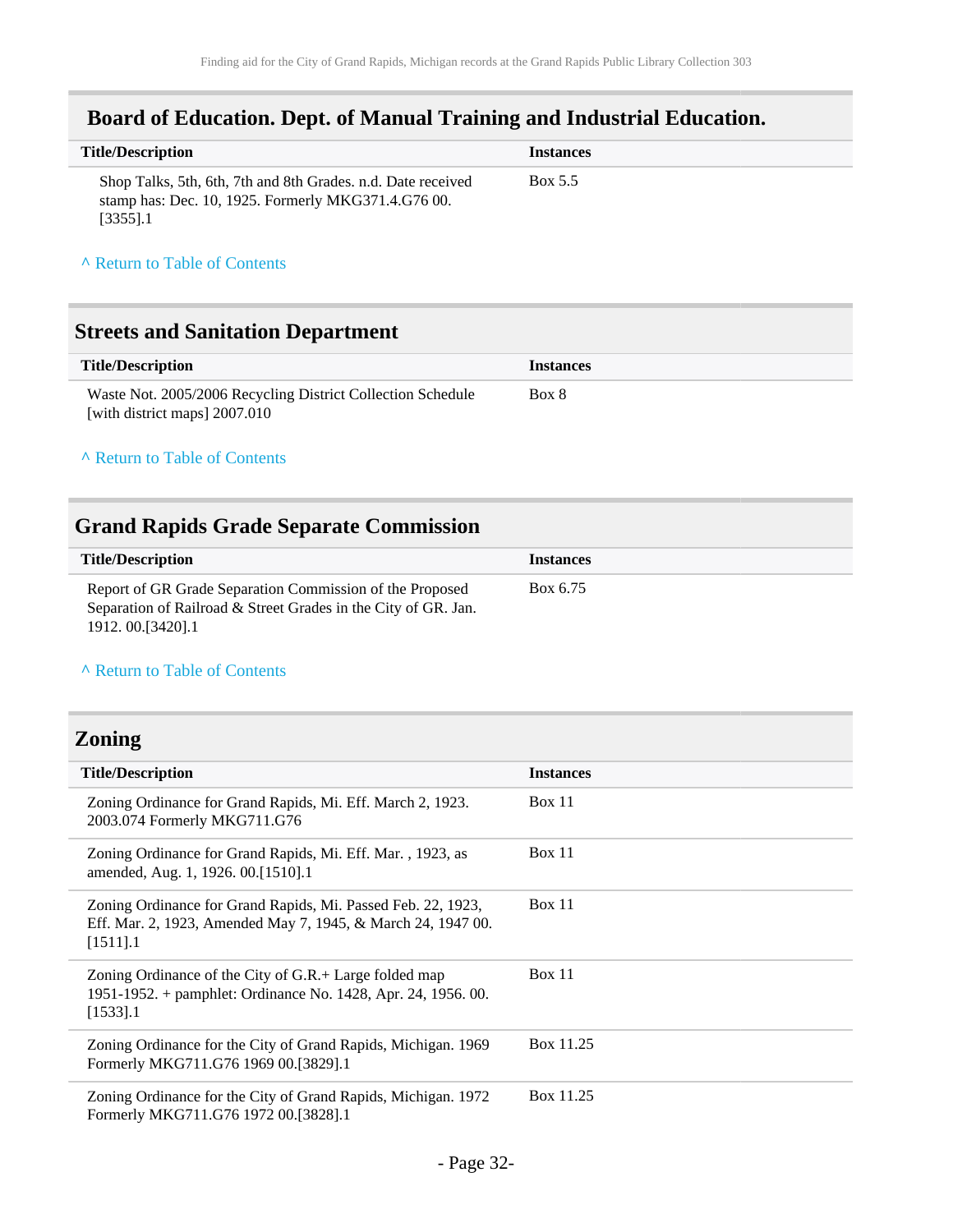## <span id="page-32-0"></span>**Publications of Related City Organizations**

| <b>Title/Description</b>                                                                                                                                                                                                                                                                  | <b>Instances</b>      |                   |
|-------------------------------------------------------------------------------------------------------------------------------------------------------------------------------------------------------------------------------------------------------------------------------------------|-----------------------|-------------------|
| Report on the New Rate Schedule for the Grand Rapids Gas Light<br>Company, Apr. 8, 1927. Gerald J. Wagner, Consulting Electrical<br>Engineer, GR & Chicago. Presented to the Mayor and the City<br>Commission, City of GR 00.[3835].1                                                     | Box 6.75              |                   |
| State of Michigan before the Michigan Public Utilities<br>Commission. In Re: Application of the GR Gas light Company for<br>increase in rates. Memoranda for the City of Grand Rapids, with<br>table of rates and values by G.J.Wagner. Ca. 1922/1923 Formerly<br>M380.M58g 00.[2910].1   | Box 6.75              |                   |
| State of Michigan before the Michigan Public Utilities<br>Commission. In the matter of the application of the Michigan<br>State Telephone Co. for authority to standardize & increase<br>rates. Memorada, City of GR. Ganson Taggart, City Atty., 1922.<br>Formerly M380.M58g 00.[2911].1 | Box 6.75              |                   |
| State of Michigan, before the Michigan Public Utilities<br>Commission. D1649. In the matter of the joint submission to<br>the commission of the regulation of the GR Gas Light Company<br>by the City of GR & the said company  Brief, Jan. 16, 1923.<br>Formerly M665.G76 00.[3340].1    | Box 6.75              |                   |
| Municipal Commentator / GR Municipal Employees Assoc. June<br>1947.2004.074                                                                                                                                                                                                               | <b>Box</b><br>Unknown | Folder<br>Unknown |

### **^** [Return to Table of Contents](#page-1-0)

## <span id="page-32-1"></span>**Publications by Non-Governmental Organizations, about Local Government.**

| <b>Title/Description</b>                                                                                                                                                                                        | <b>Instances</b> |
|-----------------------------------------------------------------------------------------------------------------------------------------------------------------------------------------------------------------|------------------|
| Committee of 100 for 100 Days of Progress, Grand Rapids and<br>Kent County, Michigan. March 4, to June 19, 1968 / Community<br>Action Programs. 00.[2847].1                                                     | Box 18           |
| Our City Government, Grand Rapids, Michigan / Grand Rapids<br>League of Women Voters, 1931. 00. [3334]. 1                                                                                                       | <b>Box 18</b>    |
| Report on the Administrative Organization of the City<br>Government of Grand Rapids, Michigan, including a proposed<br>administrative code. Chicago: Public Administration Service,<br>June 1951. 00. [3130]. 1 | Box $18$         |
| Report on Traffic and Safety, GR. To the GR Association of<br>Insurance Agents / by Jensen, Bowen & Ferrell, Engineers, Ann<br>Arbor, Mich. 1939. Formerly MKG388.G763 00.[3419].1                              | Box $18$         |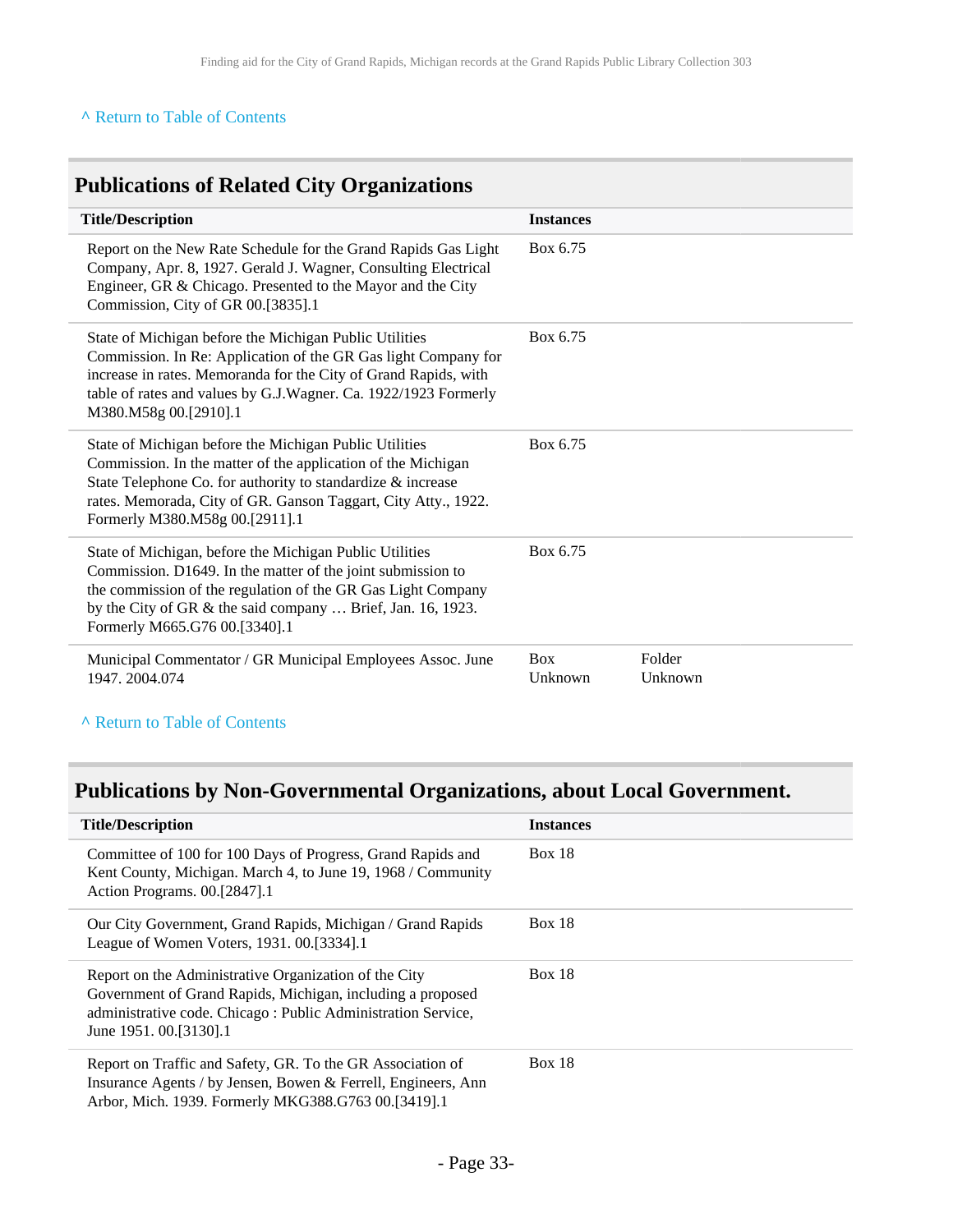| Workbook for a Course in Community Civics on Grand Rapids<br>and Kent County, for use in the schools  / Ellis Elbert Beals<br>Hillsdale, Mi.: Hillsdale School Supply & Publ. Co., 1932. 00.<br>$[3129]$ .1                                             | <b>Box 18</b> |
|---------------------------------------------------------------------------------------------------------------------------------------------------------------------------------------------------------------------------------------------------------|---------------|
| Your City Government. Grand Rapids, Michigan. 10/87. [Oct.<br>1987] / Citizen Action Center. 1 folding sheet, plus later smaller<br>white folded sheet with 1991 revisions. Includes a small ward map<br>with first, second and third wards. 2004.067.6 | <b>Box 18</b> |
| Electors of Grand Rapids : [Appeal to Voters on Water Loan]<br>Aug. 7, [1888] Generic subject cover title used here as a subtitle.<br>Handwritten date supplied, perhaps by donor Henry Carr.<br>MKG352.6.G763 00.[3082].1                              | <b>Box 18</b> |

## <span id="page-33-0"></span>**Grand Rapids Mayors**

| <b>Title/Description</b>                                                                                                                                                                                                        | <b>Instances</b> |
|---------------------------------------------------------------------------------------------------------------------------------------------------------------------------------------------------------------------------------|------------------|
| Draft Lists of Mayors in Grand Rapids, Mich. (2) annotated.                                                                                                                                                                     | Box 18           |
| Mayors of Grand Rapids: 1850-1949 / compiled by James<br>Van Vulpen, March 7, 1984. / "Grand Rapids Village Presidents,<br>1838-1849. Includes dates in position and a brief paragraph bio.<br>$00.5567$ ].1                    | Box 18           |
| Mayors of Grand Rapids. Webpages, taken from Etten's 1926<br>history and transcribed onto the Kent County GenWeb site. http://<br>kent.migenweb.net/etten1926/mayors.html                                                       | Box 18           |
| A Tribute to Abe Drasin, Mayor of Grand Rapids, 1976-1983 /<br>Abe Drasin Tribute Day Steering Committee. December 12, 1983<br>event. Cover illustration by Stephen Allie. 00.[5568].1                                          | Box $18$         |
| Grand Rapids City Managers through the Years / City of<br>Grand Rapids. Executive Office Fax. June 7, 2006. Also: City<br>Comptrollers, 1968-1982; City Commissioners, 1960s to 1999;<br>Terms of Office of the City Commission | Box $18$         |

### **^** [Return to Table of Contents](#page-1-0)

## <span id="page-33-1"></span>**Sub-Committee on Intergovernmental Fiscal Relations. Citizen's Tax Study Committee.**

| <b>Title/Description</b>                                                                                                                                                                                                                   | <b>Instances</b> |
|--------------------------------------------------------------------------------------------------------------------------------------------------------------------------------------------------------------------------------------------|------------------|
| State & Federal Aid to the City of Grand Rapids, the<br>Board of Education and Kent County / SubCommittee on<br>Intergovernmental Fiscal Relations. G.R. : Citizen's Tax Study<br>Committee, Oct. 1944 Formerly MKG336.13.C498 00.[3001].1 | Box 18           |